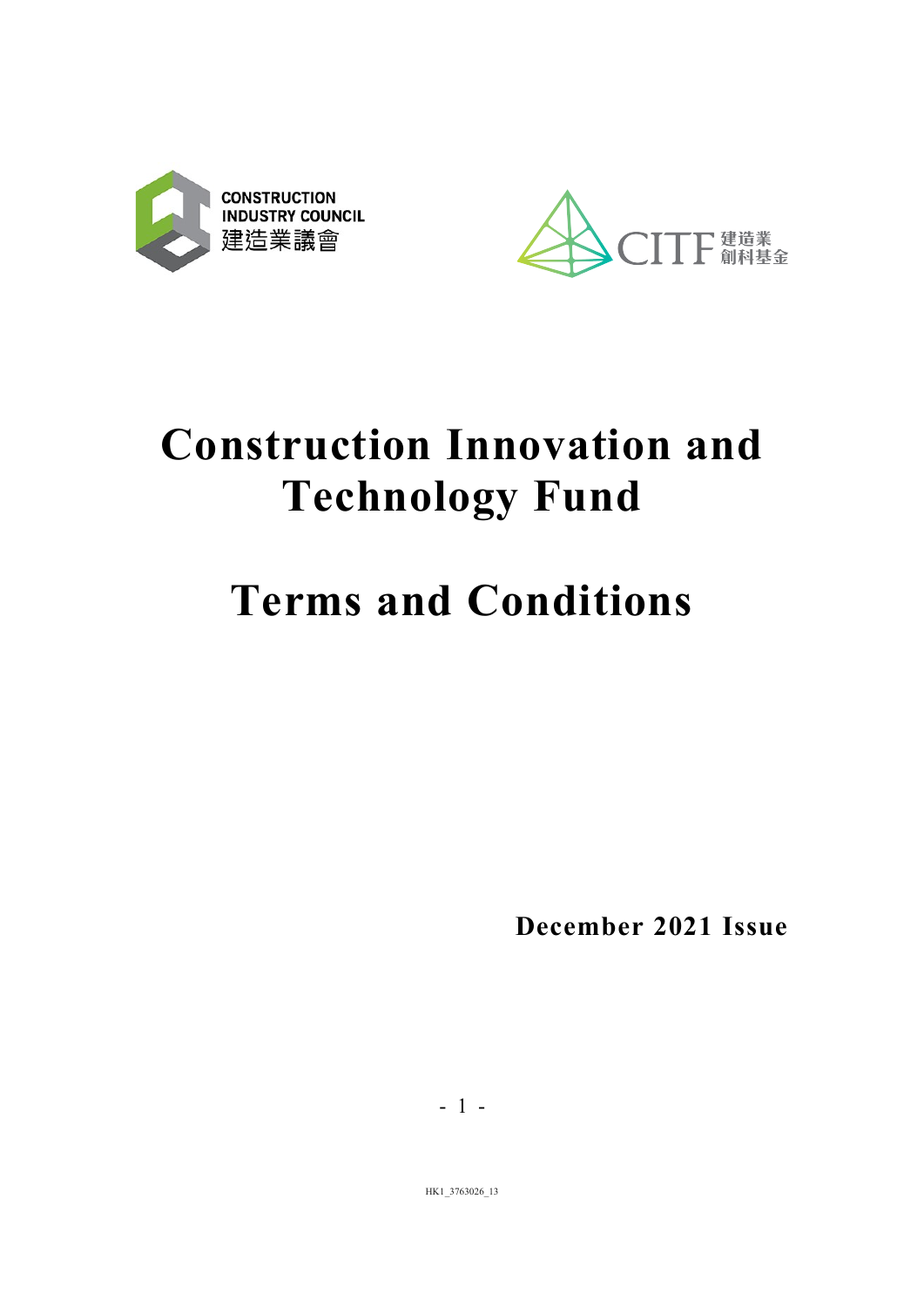# Table of Contents

| <u>Chapter</u> |                                       | Page |
|----------------|---------------------------------------|------|
| I              | Defined Terms and Interpretation      | 3    |
| $\mathbf{I}$   | Introduction                          | 6    |
| Ш              | Objectives                            | 8    |
| IV             | Mode of Funding                       | 9    |
| $\rm V$        | Eligibility                           | 11   |
| VI             | Application                           | 15   |
| VII            | Vetting and Assessment Procedures     | 18   |
| VIII           | Agreement and Disbursement of Funding | 23   |
| IX             | Publicity and Acknowledgement         | 25   |
| X              | Obligations                           | 26   |
| XI             | <b>Project Variation</b>              | 32   |
| XII            | <b>Miscellaneous Provisions</b>       | 37   |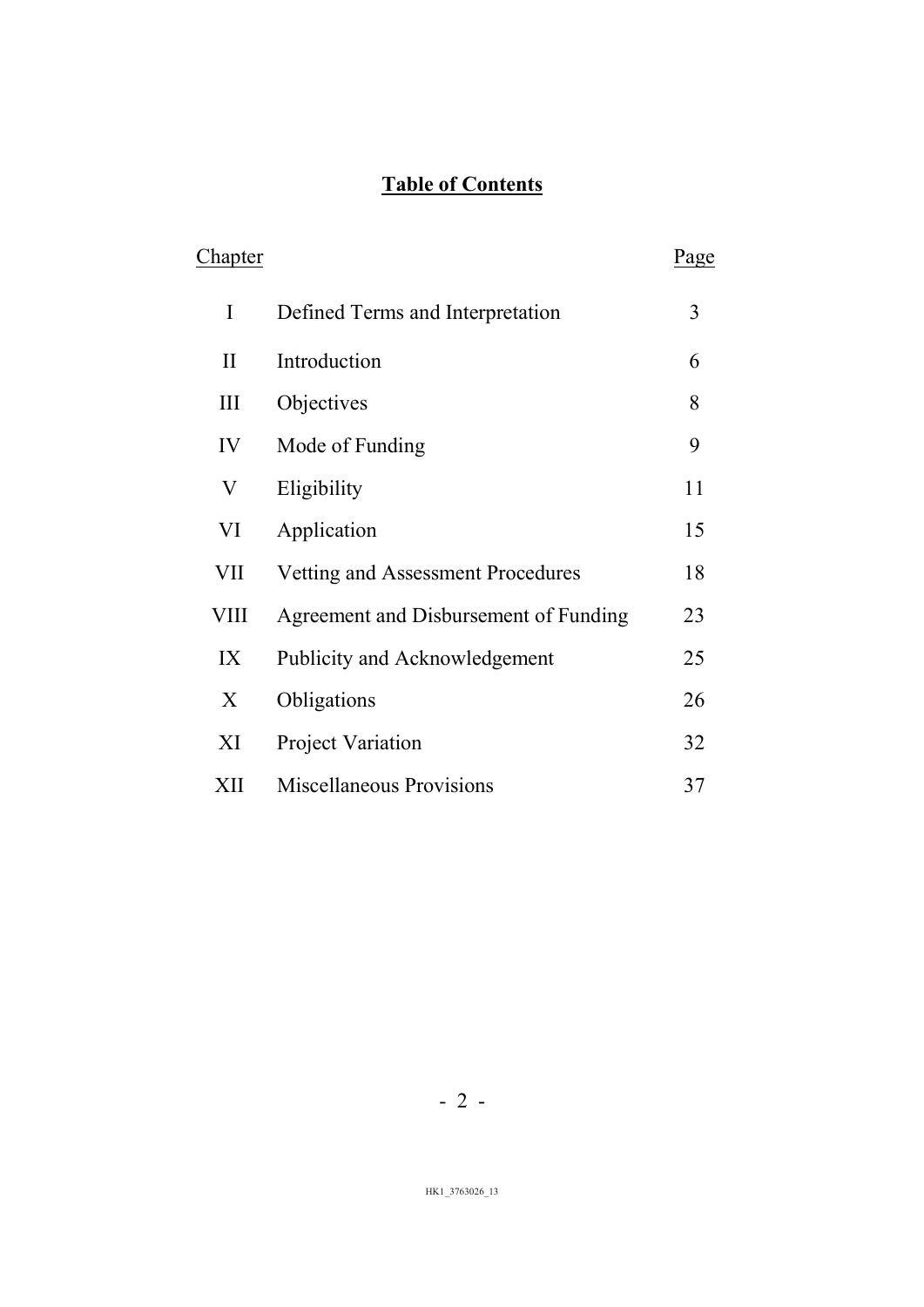| Revised        | <b>Issue Date</b> | $A$ mendment $(s)$<br>Incorporated             |
|----------------|-------------------|------------------------------------------------|
| First issue    | October 2018      | N/A                                            |
|                | February 2019     | Clauses 7.4.1 and 10.3.1                       |
| $\overline{2}$ | <b>April 2019</b> | Clauses 2.5, 2.6, $5.2.1(b)$<br>and $5.2.1(d)$ |
| 3              | <b>July 2019</b>  | Clause 7.4.1                                   |
| 4              | October 2019      | Clause 8.1, 12.1, 12.1.1,<br>12.1.2 and 12.1.3 |
| 5              | August 2020       | <b>Clause 10.2.4</b>                           |
| 6              | October 2020      | <b>Clause 10.2.1</b>                           |
| 7              | February 2021     | <b>Clause 10.2.1</b>                           |
| 8              | December 2021     | Clauses 4.1.3, 5.3.1,                          |
|                |                   | $5.5.1, 6.1.4 \cdot 6.2.1, 6.4.1,$             |
|                |                   | 8.1.4, 10.3.1 and 12.5.6                       |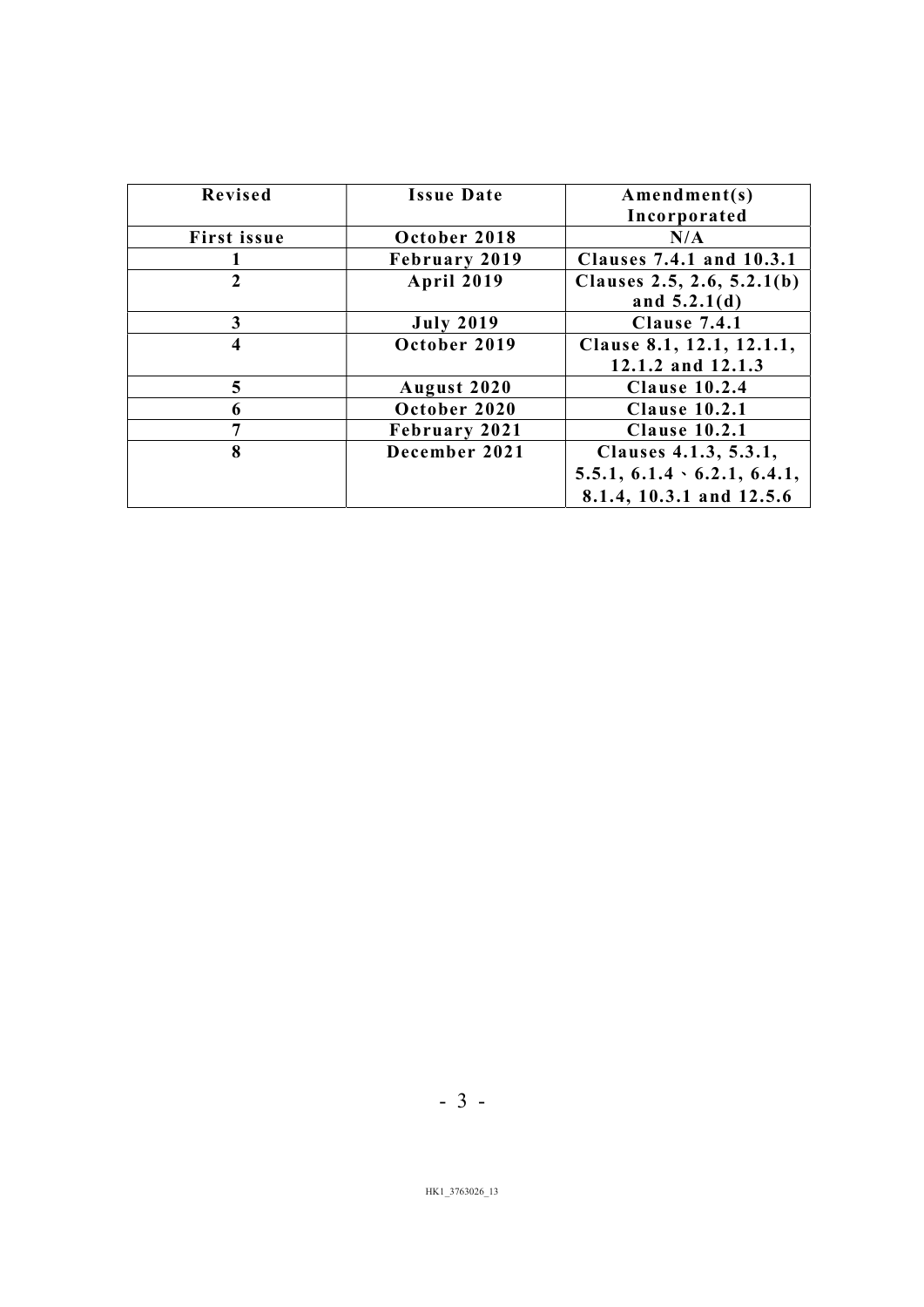# Construction Innovation and Technology Fund Terms and Conditions

## Chapter I DEFINED TERMS AND INTERPRETATION

#### 1.1. Defined Terms

Agreement means the agreement between the CIC and the Successful Applicant comprising the Application Framework, the Application Form (together with the Declaration) submitted by the Applicant, the Notification of Approval and these Terms and Conditions (as may from time to time be amended or supplemented).

Applicant means a company or an organization that has submitted an Application Form to apply for the Funding.

Application Form means the application form available on the CITF Website for Applicants to apply for the Funding.

Application Framework means the framework document setting out the particulars of the Funding (including the funding mode and ceilings) that can be accessed on the CITF Website.

Approved Project means a Project for which Funding is approved by the CIC.

CIC means the Construction Industry Council.

CIC Website means http://www.cic.hk.

CITF means the Construction Innovation and Technology Fund.

CITF Website means https://www.citf.cic.hk.

Declaration means the declaration provided by the Applicant.

- 4 -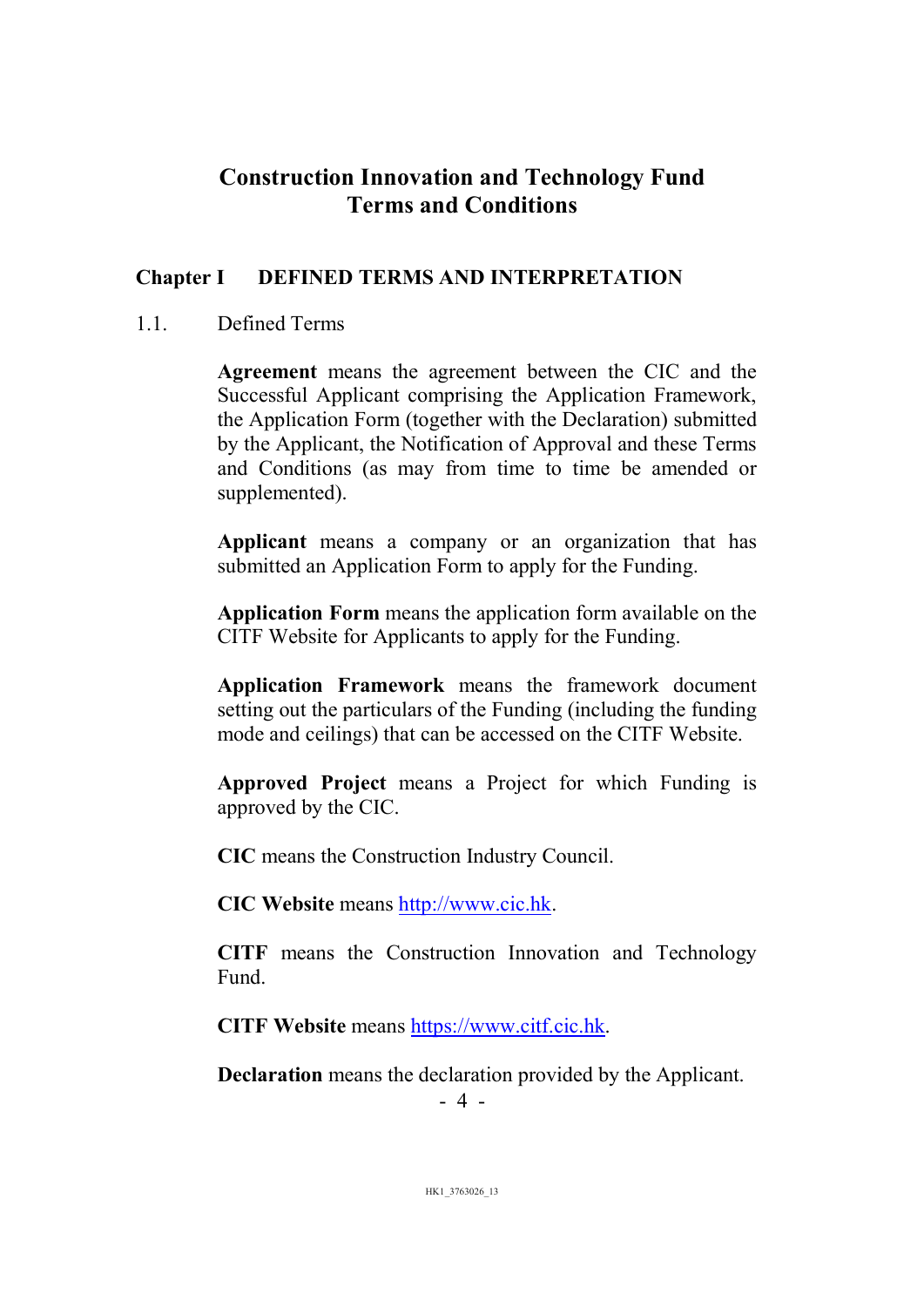Funding means the CITF funds contribution provided by the CIC to the Successful Applicant to wholly or partially reimburse its expenditure in executing the Approved Project.

Government means the Government of Hong Kong.

Hong Kong means the Hong Kong Special Administrative Region of the People's Republic of China.

Intellectual Property Rights means patents, trademarks, service marks, trade names, design rights, copyrights, domain names, database rights, rights in know-how, new inventions, designs or processes and other intellectual property rights of whatever nature and wheresoever arising, whether now known or hereafter created, and in each case whether registered or unregistered and including applications for the grant of any such rights.

Notification of Approval means a written communication issued by the CIC to the Successful Applicant notifying its CITF application has been approved.

Participants mean persons enrolled in an Approved Project under applications on Manpower Development.

Project means a project, event, campaign, conference, training, visit or any other activity carried out by the Applicant, solely or in conjunction with a third party or third parties, in furtherance of its objectives.

Successful Applicant means the Applicant whose CITF application has been approved by the CIC.

Terms and Conditions means these terms and conditions constituting part of the Agreement.

Warranties means the warranties contained in clause 12.2.1

- 5 -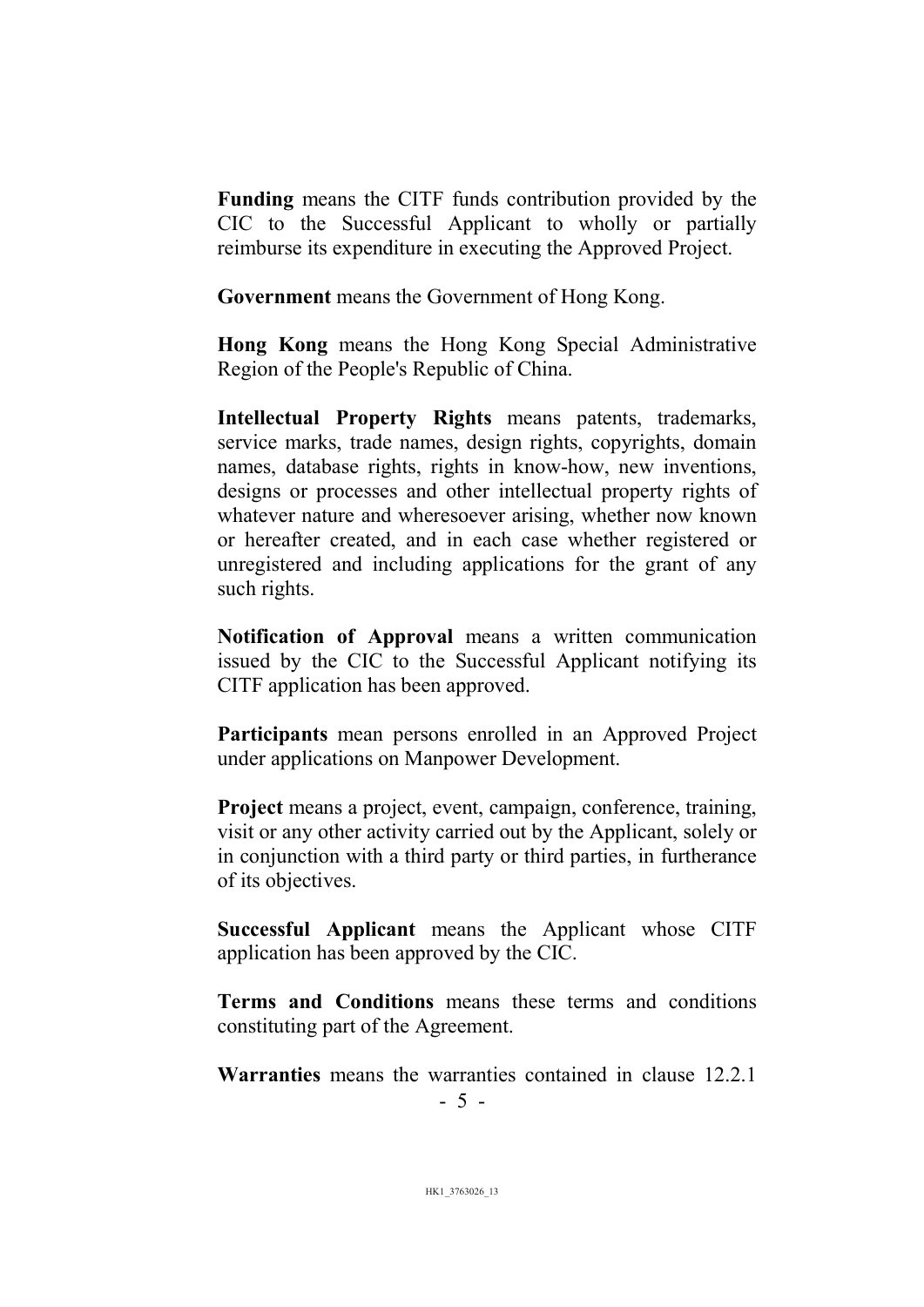below.

#### 1.2. Interpretation

- 1.2.1. In these Terms and Conditions, except where the context otherwise requires:
	- (a) words importing the plural shall include the singular and vice versa;
	- (b) words importing any gender shall include the other genders; and
	- (c) headings are for ease of reference only and do not affect interpretation.
- 1.2.2. No principles of construction shall apply to the disadvantage of a party because that party was responsible for the preparation of these Terms and Conditions or any part of it.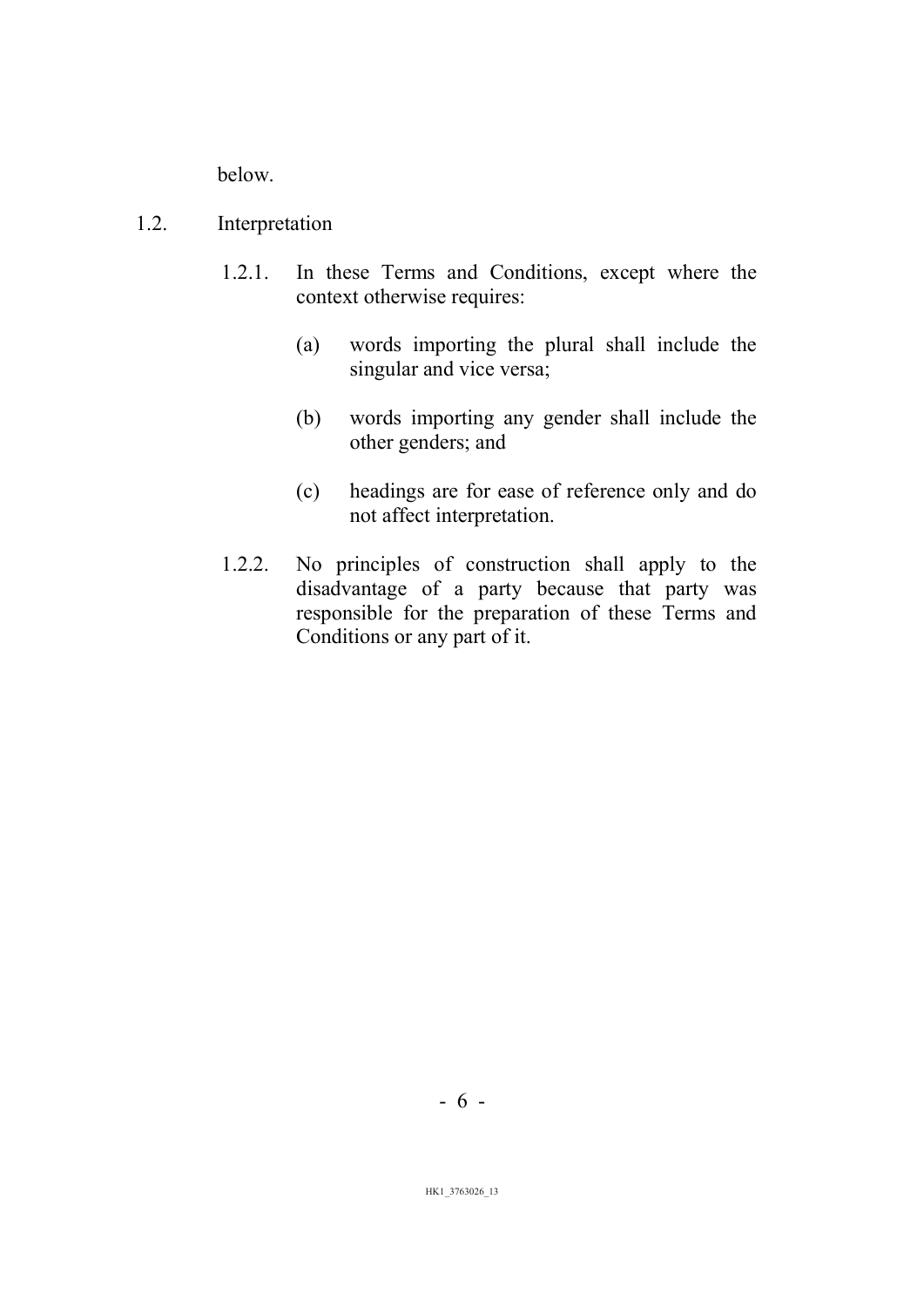#### Chapter II INTRODUCTION

- 2.1. The construction sector in Hong Kong plays a pivotal role in supporting our community and economic development. To address multi-challenges including an ageing workforce, skilled workers shortage, rising construction costs as well as safety and environmental concerns, there is a need to incentivise the transformation of the construction industry through innovation and technology.
- 2.2. In 2018, the Development Bureau of the Government ("DEVB") set up the HK\$1 billion CITF, which aims to encourage wider adoption of innovative construction methods and technology in the construction industry ("Technology Adoption"), and to build up the capacity of industry practitioners (ranging from skilled workers to professionals) and tertiary students in construction-related disciplines through developing an innovative culture and cultivating an innovative mindset to embrace new technology for the continuous improvement of the construction industry ("Manpower Development").
- 2.3. Leveraging on its platform as an effective tool in promoting the latest construction technologies, the DEVB has commissioned the CIC as the implementation partner for the implementation of the CITF. To discharge its duties, CIC has established the CITF Secretariat which is dedicated to provide support to the daily operations of the CITF.
- 2.4. All applications will be processed by the CITF Secretariat, and will be reviewed and approved by the vetting sub-committee on the CITF ("Vetting Sub-Committee"). The vetting process will be overseen by the management committee on the CITF ("Management Committee") and the steering committee led by the Permanent Secretary for Development (Works) ("Steering Committee"). Decisions by the CIC on the applications are final and not subject to appeal.

- 7 -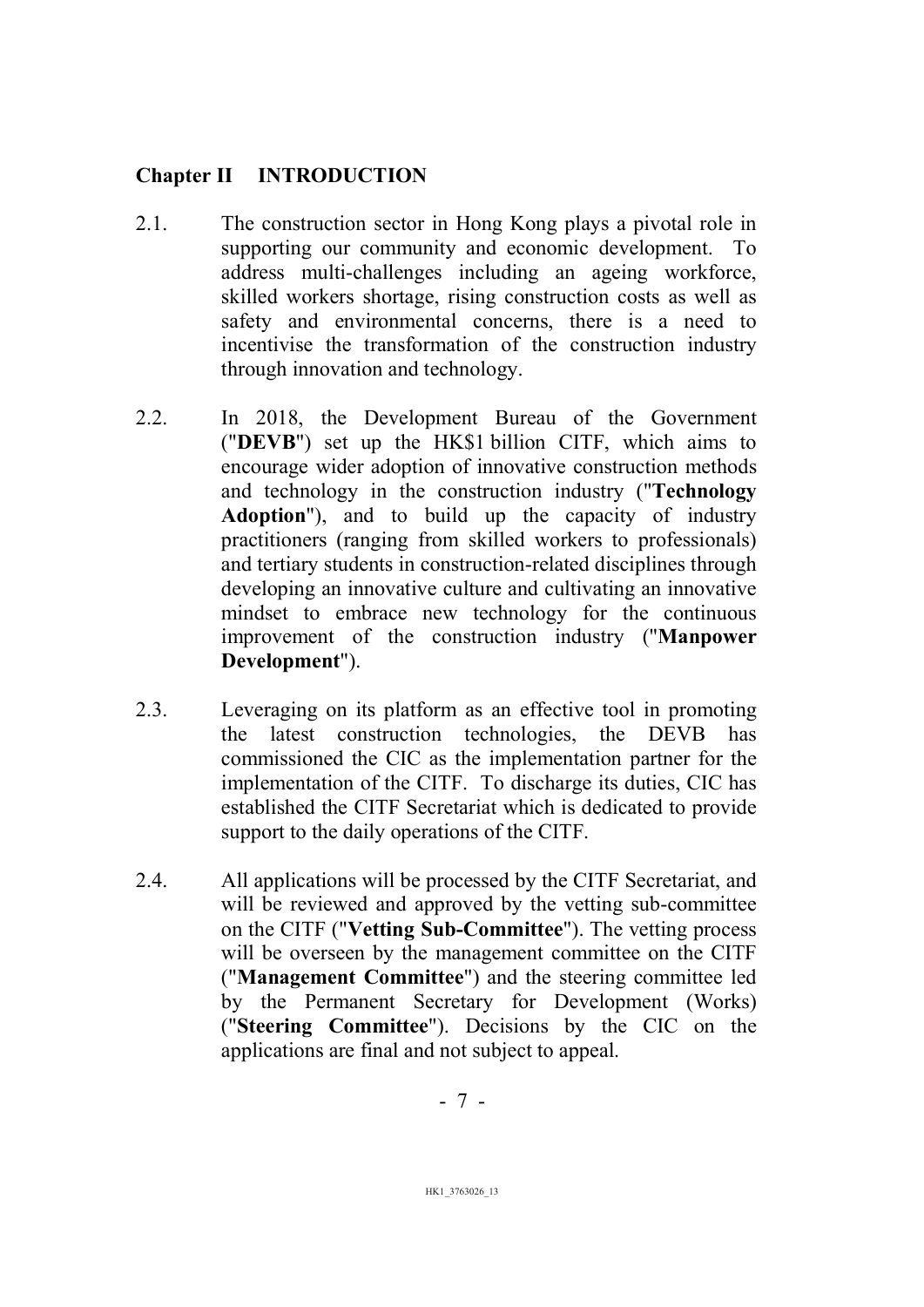- 2.5. Applicants must note that applications may not be approved, or if approved, the Funding amount granted may be different from the proposed funding amount in the applications. Applicants must also note that completion reports may not be accepted, or if accepted, the Funding amount may not be disbursed in full.
- 2.6. After submission of an Application, the Applicant may wait for the Notification of Approval before incurring or committing any expenditure for the Project under application. However, should an Applicant choose to incur or commit any expenditure before the Notification of Approval is given (if given at all), it will do so on condition that approval should not be presumed and the applicant agrees to bear all the risks and consequents that the application may be rejected in whole or in part. Should the application be approved (either wholly or partly), Funding will only be disbursed according to the Application Framework for the approved items of the Project after the date of application.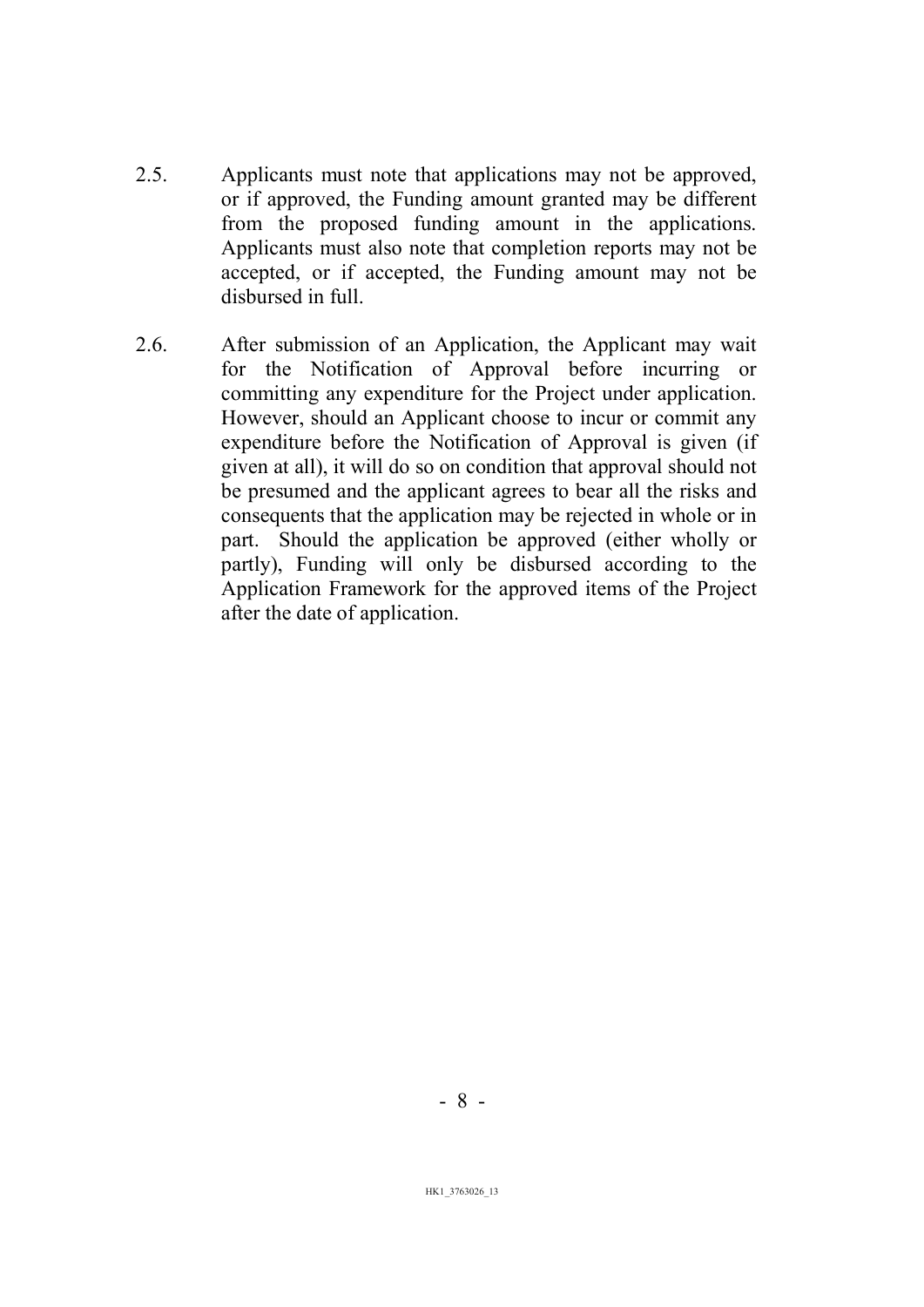#### Chapter III OBJECTIVES

- 3.1 The CITF provides support to projects and activities in the construction industry which have not benefited under any other Government funding schemes already available.
- 3.2 The CITF will fund projects and activities which are in line with the following strategic directions in driving the development of the construction industry, namely-
	- 3.2.1. encouraging the adoption of innovative construction methods and technology in the construction industry to promote productivity, uplift built quality, improve site safety and enhance environmental performance; and
	- 3.2.2. enhancing the capacity of practitioners to harness technology for continuous improvement in the construction industry.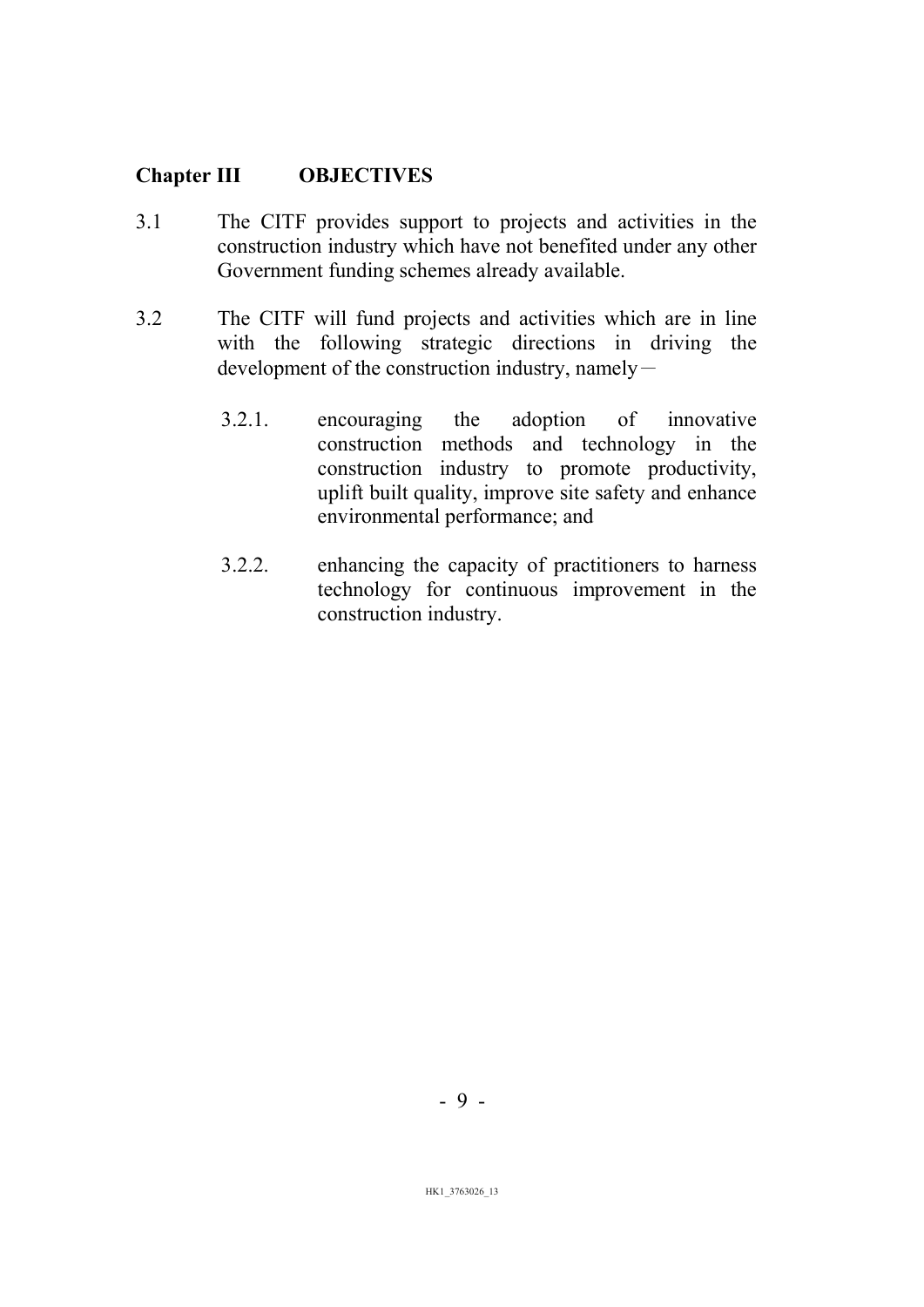#### Chapter IV MODE OF FUNDING

#### 4.1 Mode of Funding

- 4.1.1 Depending on the type of the relevant Approved Project, Successful Applicants will be reimbursed by the CITF either on a co-funding basis (i.e. the CITF will bear a maximum of 70% of the total costs of the Approved Project or the applicable funding cap, whichever is lower) or by way of cash rebate.
- 4.1.2 In relation to applications on Manpower Development, subject to clause 5.5 below, Successful Applicants will only be reimbursed by the CITF of the net approved project cost after deducting the actual income during the project period and the amount of sponsorship and/or funding from other sources for the Approved Project (if any).
- 4.1.3 To encourage the use of local technological innovations and products, the CITF will bear a higher maximum ratio of 80% (as opposed to the ratio of 70% in general cases) of the total costs of the Approved Project which involves the adoption of locally developed innovations or products. For the purpose of the CITF, local research and development projects which have been approved and completed under relevant funding schemes of the Innovation and Technology Fund ("ITF") administered by the Innovation and Technology Commission of the Government will be deemed to be locally developed innovations or products. For other locally developed innovations or products which are not supported by the ITF, Applicants will be required to provide information to substantiate that such innovations or products are developed in

 $-10 -$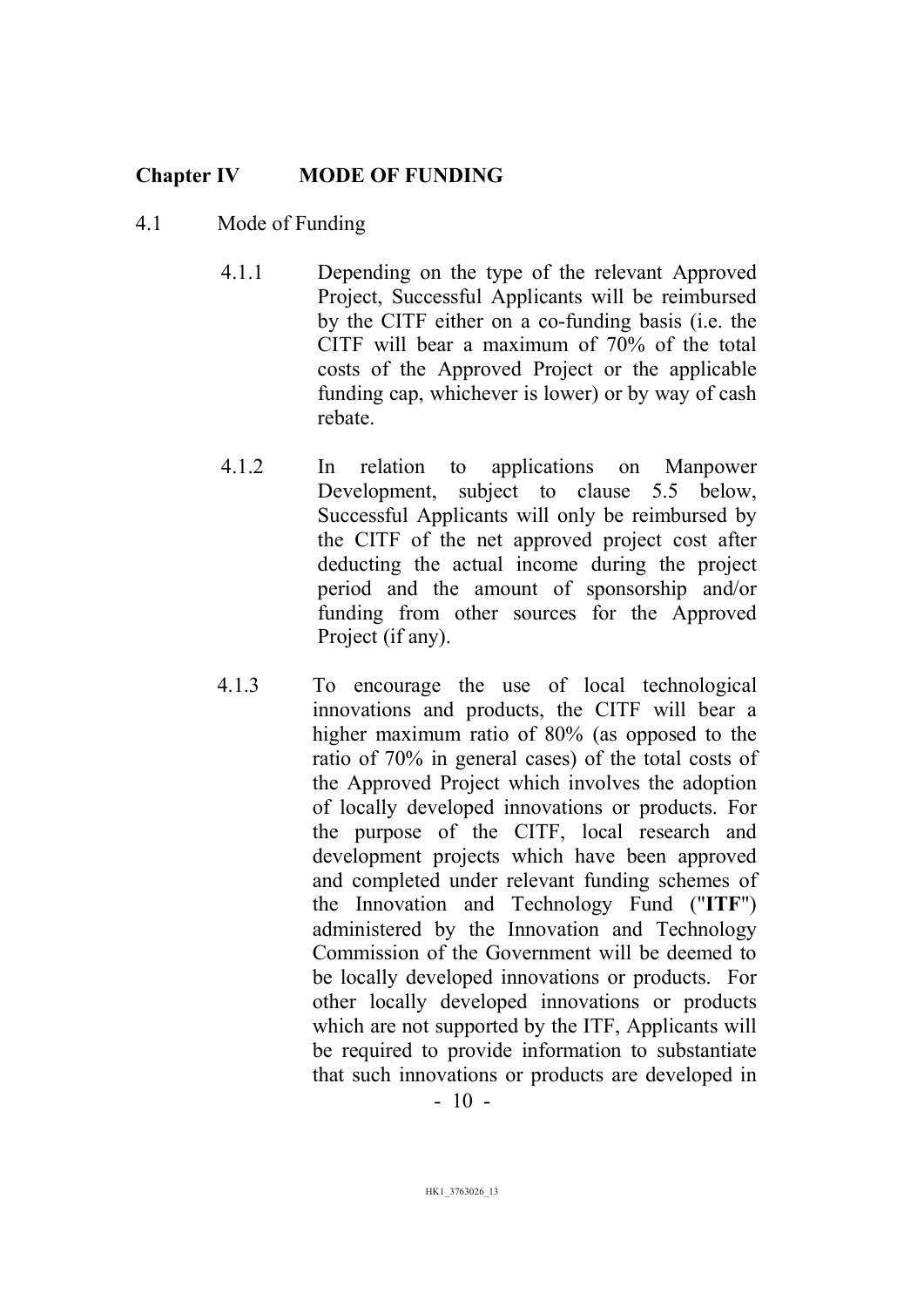Hong Kong or by local talents or by local universities or tertiary institutions. The Vetting Sub-Committee will assess whether such innovation or product can qualify for the higher maximum matching ratio of 80% on a case-by-case basis.

- 4.2 Funding for an Approved Project will be disbursed according to the Application Framework.
- 4.3 For details, please refer to Chapter VIII and the Application Framework.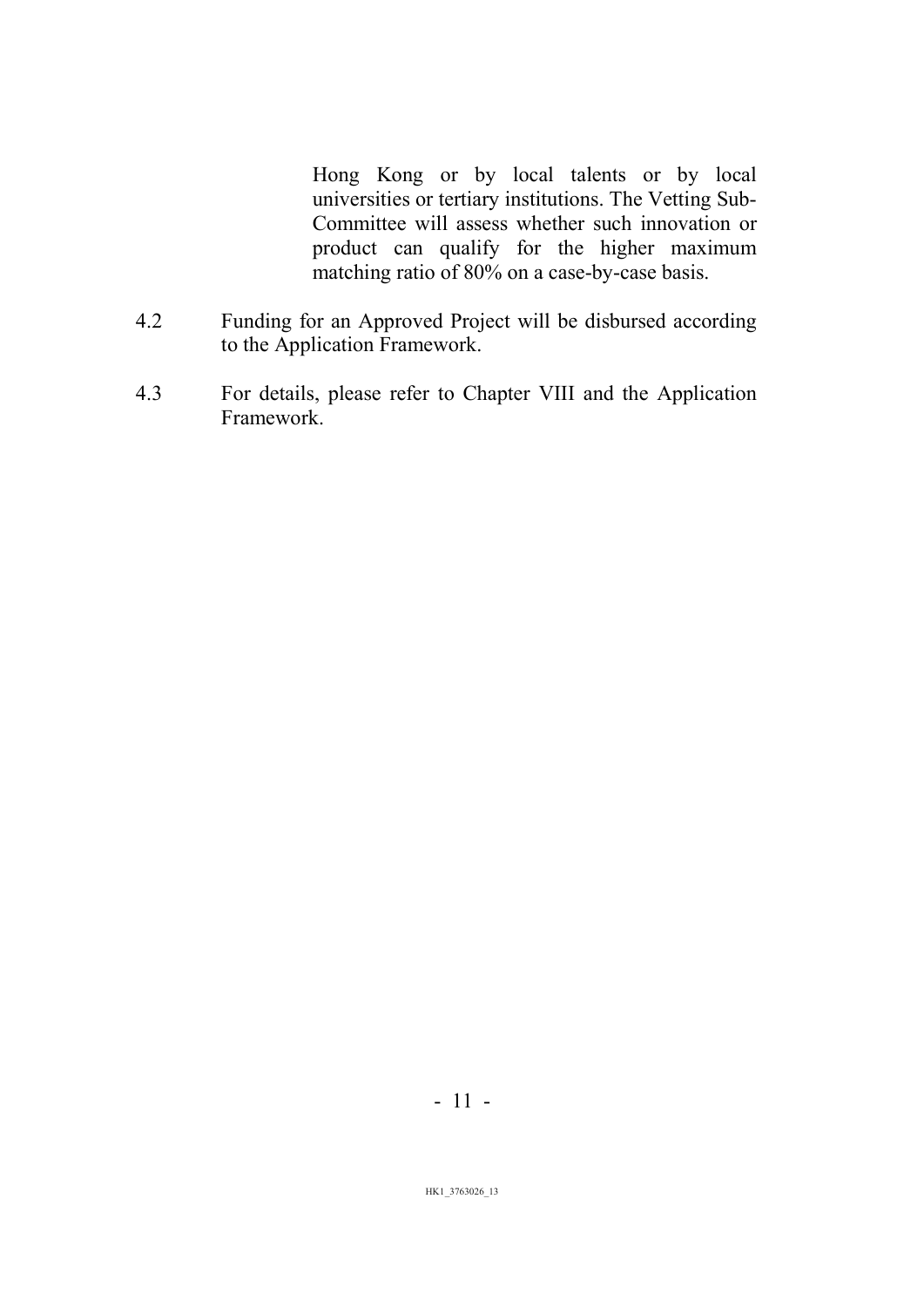#### Chapter V ELIGIBILITY

- 5.1 Unless the CITF Secretariat recommends to the Steering Committee that an exception be granted under clause 7.1.3 below, an application must satisfy all requirements set out in clauses 5.2 or 5.3 (as may be applicable) and clauses 5.4 to 5.5 below.
- 5.2 Applications on Technology Adoption
	- 5.2.1 Applicants for applications on Technology Adoption must be:
		- (a) levy-paying contractors which have paid levy for construction works under the Construction Industry Council Ordinance (Cap. 587) to the CIC in the 24 months preceding the time of application;
		- (b) specialist trade contractors and subcontractors which are registered with the CIC and hold a valid registration at the time of application;
		- (c) consultants on the lists maintained by Government and professional bodies, including (i) the Engineering and Associated Consultants Selection Board; (ii) the Architectural and Associated Consultants Selection Board; (iii) the Band 3 Architectural Consultants and the list of Registered Practices maintained by the Hong Kong Institute of Architects; (iv) the Band 3 Architectural Consultants maintained by the Association of Architectural Practices Ltd; (v) member companies of the Association of Consultant Quantity Surveyors; (vi) member companies of the Hong Kong Institute of Surveyors; (vii) member companies of the Association of Consulting Engineers of Hong

- 12 -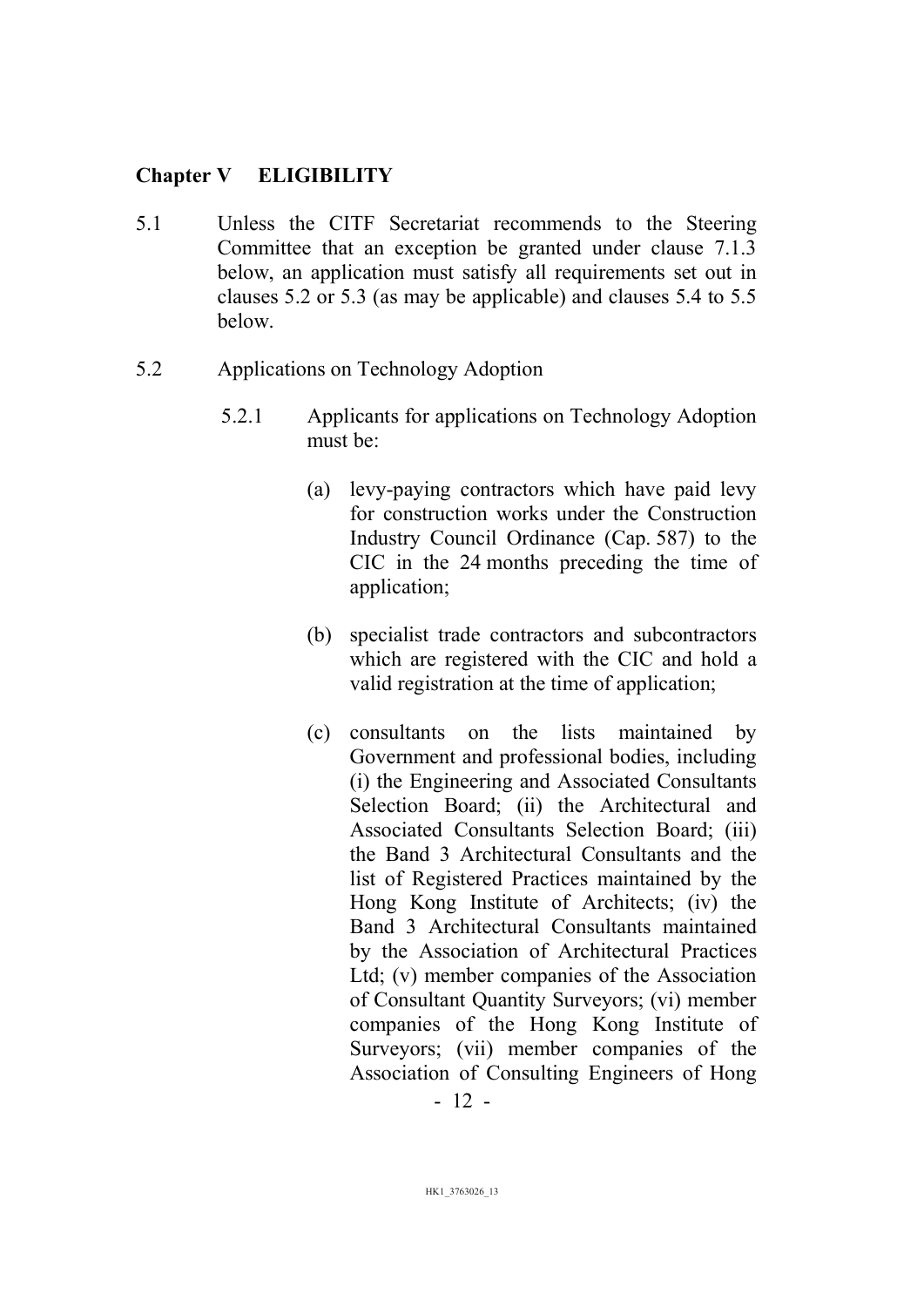Kong; or (viii) member companies of the Association of Registered Engineering Consultants; or

- (d) other players, including material suppliers<sup>1</sup>, in the construction process may be considered on a case-by-case basis.
- 5.2.2 Applicants for applications on Technology Adoption are required to have one or more awarded or ongoing construction contract(s) to implement the adoption of the technology except for applications in relation to experiential use of Building Information Modelling (BIM) technology.
- 5.3 Applications on Manpower Development
	- 5.3.1 Applicants for applications on Manpower Development must be:
		- (a) local Hong Kong higher education institutions;
		- (b) professional institutions (such as the Hong Kong Institute of Architects, the Hong Kong Institution of Engineers and the Hong Kong Institute of Surveyors);
		- (c) trade associations;
		- (d) unions; or

 $\overline{a}$ 

(e) Quasi-governmental or statutory organisations (for organizing local collaborative courses

<sup>1</sup> Eligibility of material suppliers: a) the production process and processing facilities of the material supplier should be wholly or substantially locally-based; and b) the innovative or new technology adopted by the material supplier should be able to add value to the construction process conducive to improve productivity, build quality, safety and environmental performance for local construction projects through automation, industrialisation or digitisation technologies.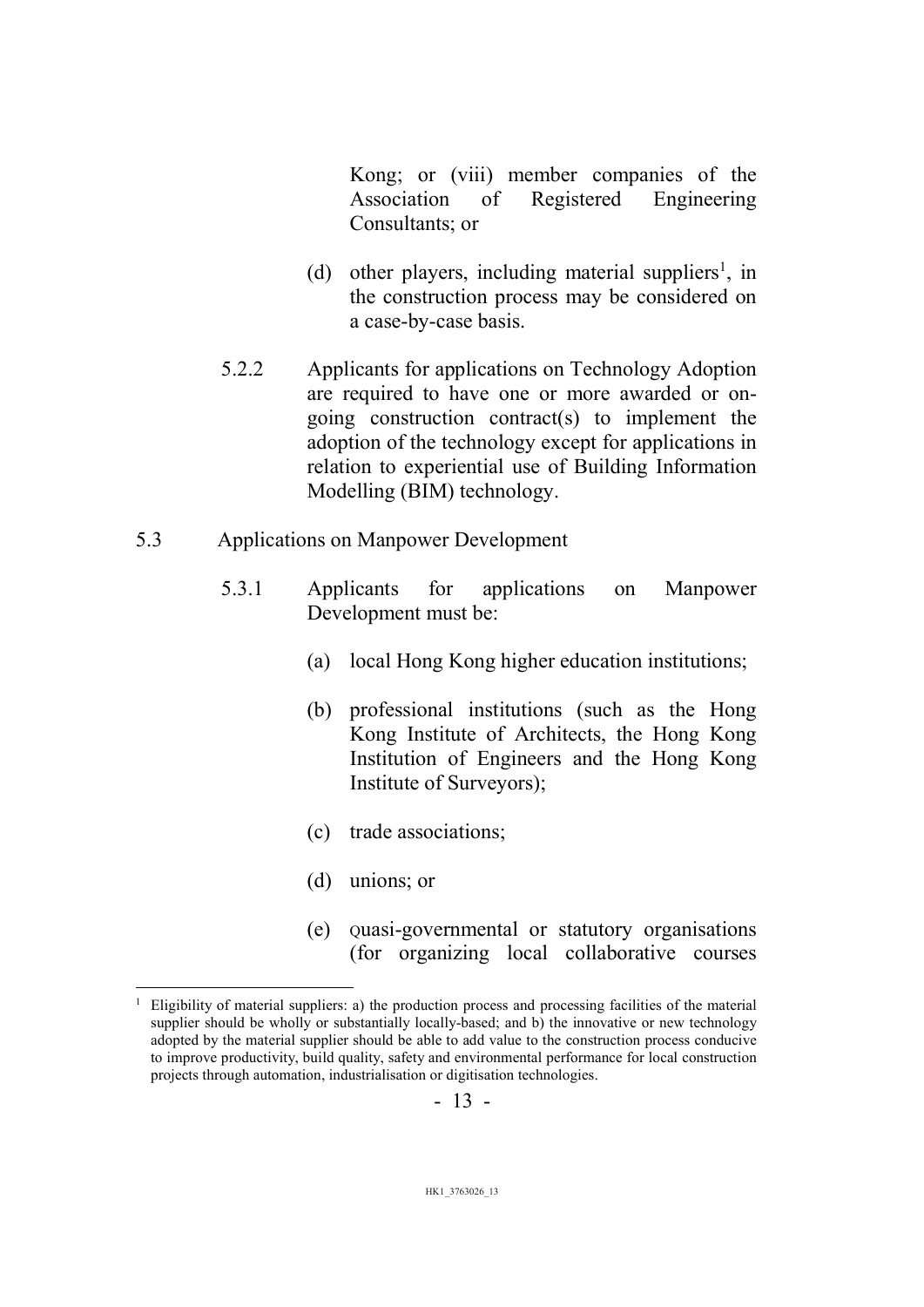only).

- 5.3.2 Applications on Manpower Development must be targeted at one or more of the following groups of beneficiaries:
	- (a) full-time undergraduates, post-graduates and academic staff in construction-related disciplines of local Hong Kong higher education institutions;
	- (b) construction professionals holding membership of professional class or above of constructionrelated professional bodies<sup>2</sup>;
	- (c) technicians and site supervisory personnel<sup>3</sup>; or
	- (d) Registered Skilled Workers holding a valid construction workers registration card issued under the Construction Workers Registration Ordinance (Cap. 583).
- 5.3.3 Where the Project under an application on Manpower Development is to be held outside Hong Kong, the participants must be Hong Kong permanent residents. This requirement is not applicable to the Project to be held in Hong Kong and therefore expatriates may join.
- 5.4 Each application shall have only ONE Applicant. The Applicant is required to list out in its application all other parties (if any) that it will collaborate with in carrying out the Project and each party's respective role and contribution.

 $\overline{a}$ 2 Including The Hong Kong Institution of Engineers, The Hong Kong Institute of Architects, The Hong Kong Institute of Surveyors, and The Hong Kong Institute of Construction Managers, or an overseas professional body having reciprocal recognition agreement with an above-mentioned local professional body.

<sup>&</sup>lt;sup>3</sup> Practitioners below professional class of the construction-related professional bodies but above workers level in general will fall within the definition of technicians and site supervisory personnel.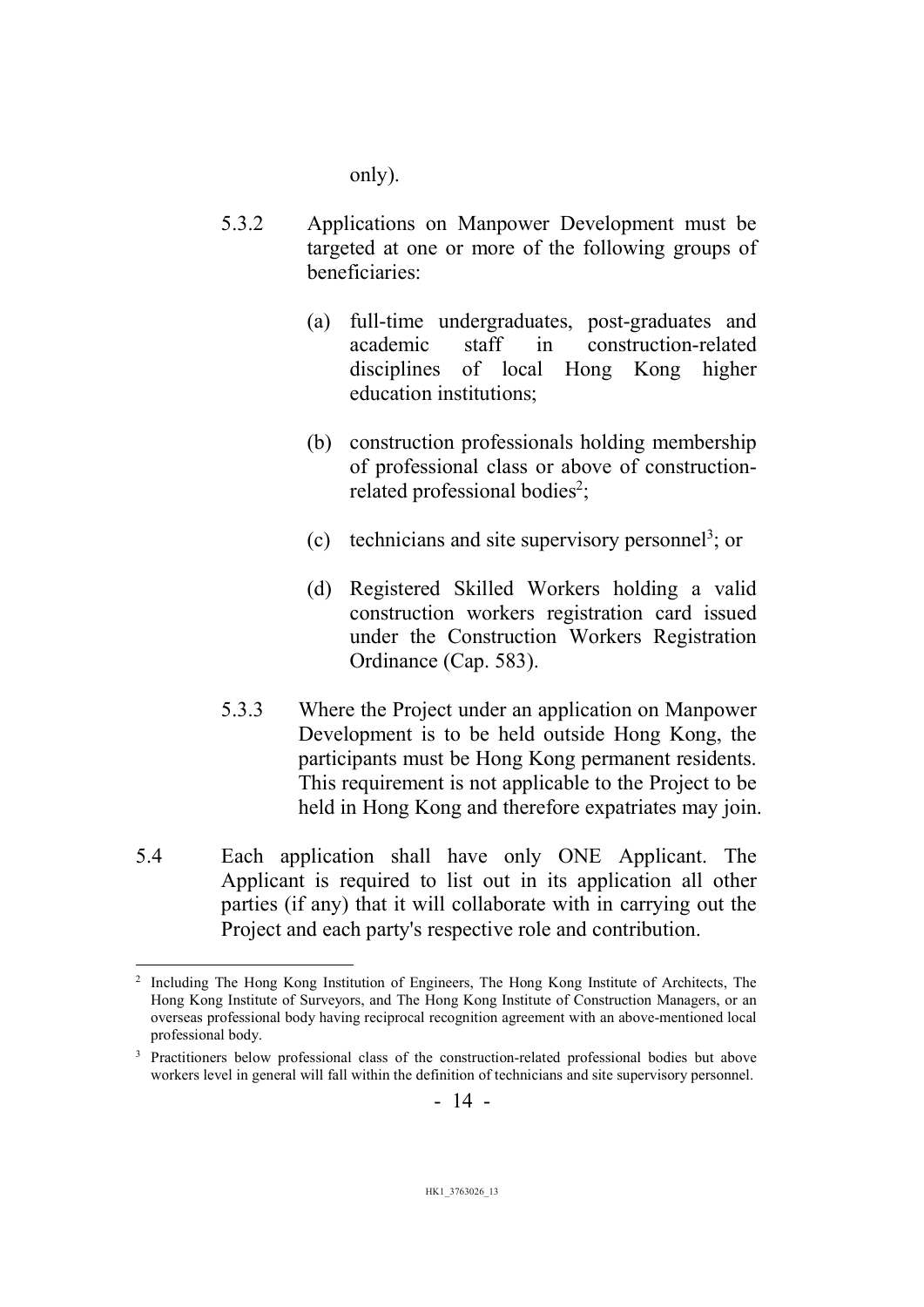#### 5.5 Double Subsidy

- 5.5.1 To avoid double funding/subsidy, a Project or any part thereof which will receive or has received public money from any other Government funding schemes will not be eligible to apply for the CITF.
- 5.5.2 The Applicant will only be eligible to CITF funding for costs net of other non-Government financial support (whether in the form of equity or loan financing, grant or sponsorship or any other form) which has been granted for the same Project or any part thereof.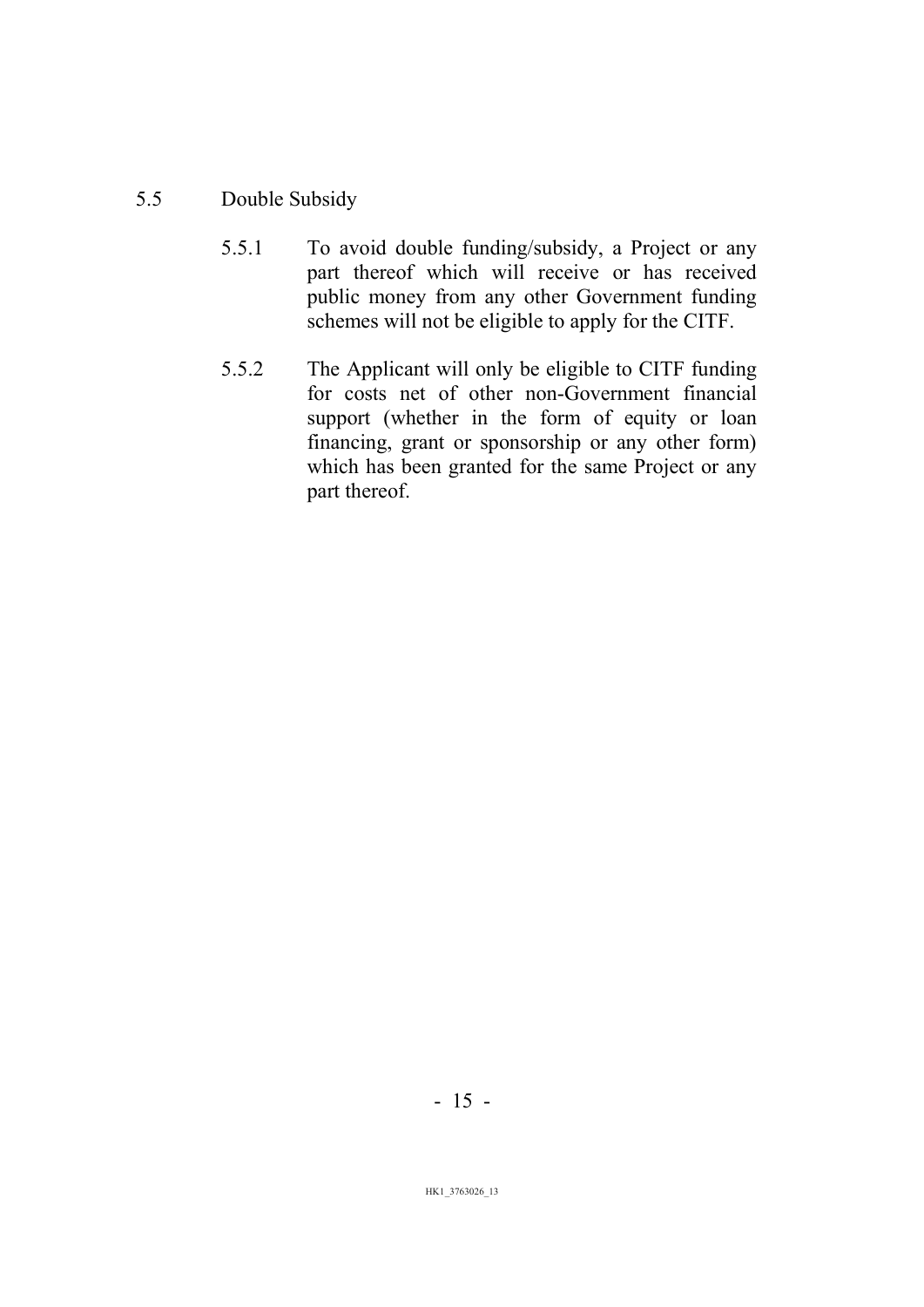#### Chapter VI APPLICATION

#### 6.1 Application

- 6.1.1 The Applicant must submit all information and documents that are required to be provided by the Application Form and these Terms and Conditions.
- 6.1.2 Liaison Officer
	- (a) In submitting its application, the Applicant must nominate a liaison officer for each Project.
	- (b) If the application is approved, the liaison officer will be responsible for:
		- (i) overseeing the Approved Project generally;
		- (ii) monitoring the Applicant's expenditure and ensuring that the Funding is properly used to reimburse the expenditure for the Approved Project in accordance with the approved budget (if any), these Terms and Conditions and any terms and conditions which may be imposed by the Vetting Sub-Committee;
		- (iii) answering enquiries from the CITF Secretariat; and
		- (iv) attending progress meetings for the Approved Project, if required by the CIC.

#### 6.1.3 Budget

- 16 - (a) Where applicable, the Applicant is required to submit a proposed budget for each Project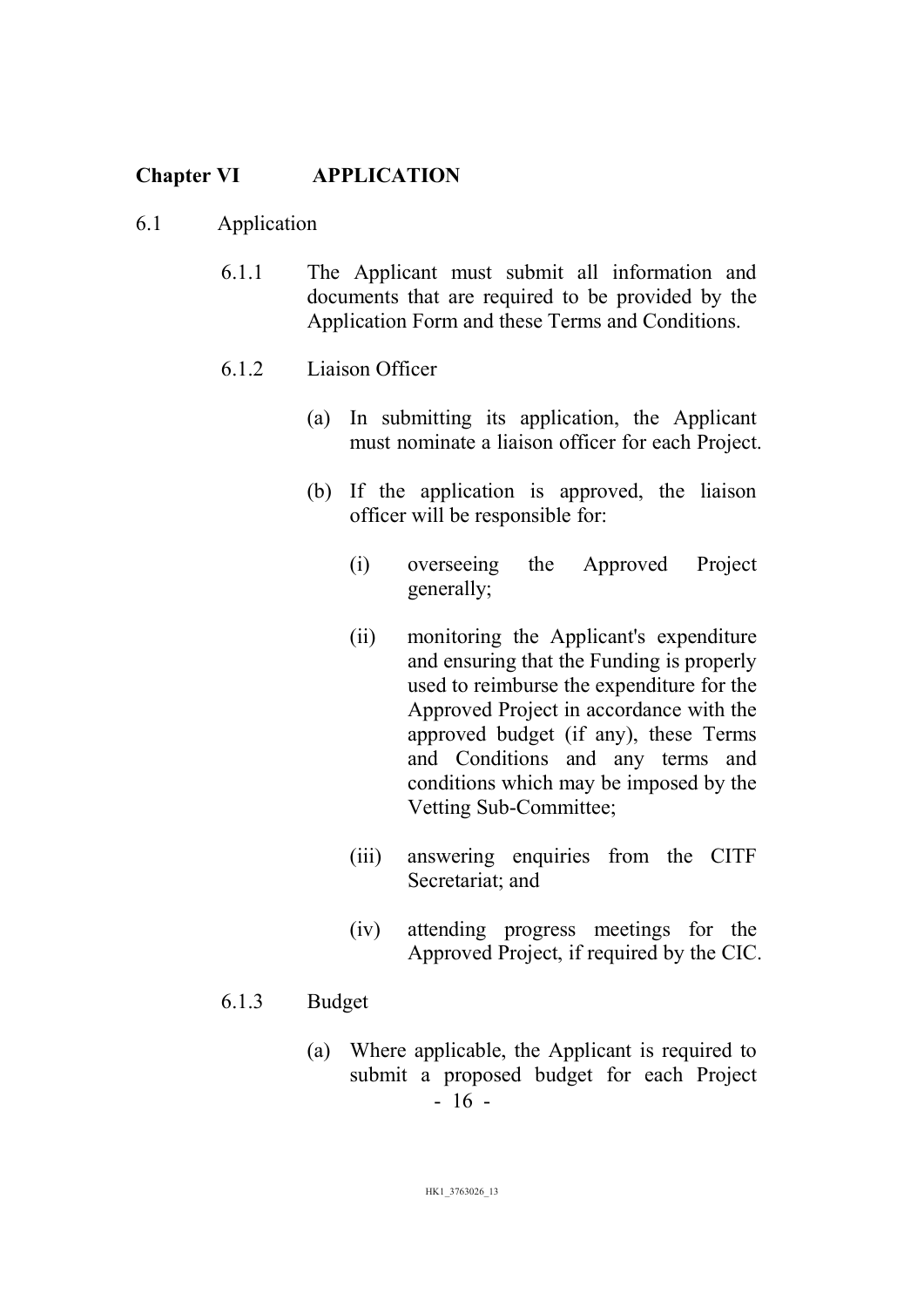showing all estimated expenditure and income, with appropriate justifications for such expenditure and income.

- (b) All monetary figures must be in Hong Kong dollars.
- (c) When preparing the budget, all expenditure items are to be grouped under the required categories as set out in the Application Framework. Only specified reimbursable cost items will be covered by CITF funds.
- 6.1.4 The Applicant is required to declare in its application whether it has received or is receiving public money from government funding schemes, for the Project which is the subject of its application or any part thereof.
- 6.2 Timing for Application
	- 6.2.1 The CITF, established in October 2018, is intended to be open for applications for five years.
- 6.3 Application Procedures
	- 6.3.1 Applications are to be submitted through the CITF Portal via the CITF Website.
	- 6.3.2 The Application Form is available in English and Chinese. The Applicant may choose to complete the Application Form in either language.
	- 6.3.3 No application fee will be charged.
	- 6.3.4 The Applicant will be requested by the CITF Secretariat to provide supplementary information (including documents) from time to time to facilitate the application

- 17 -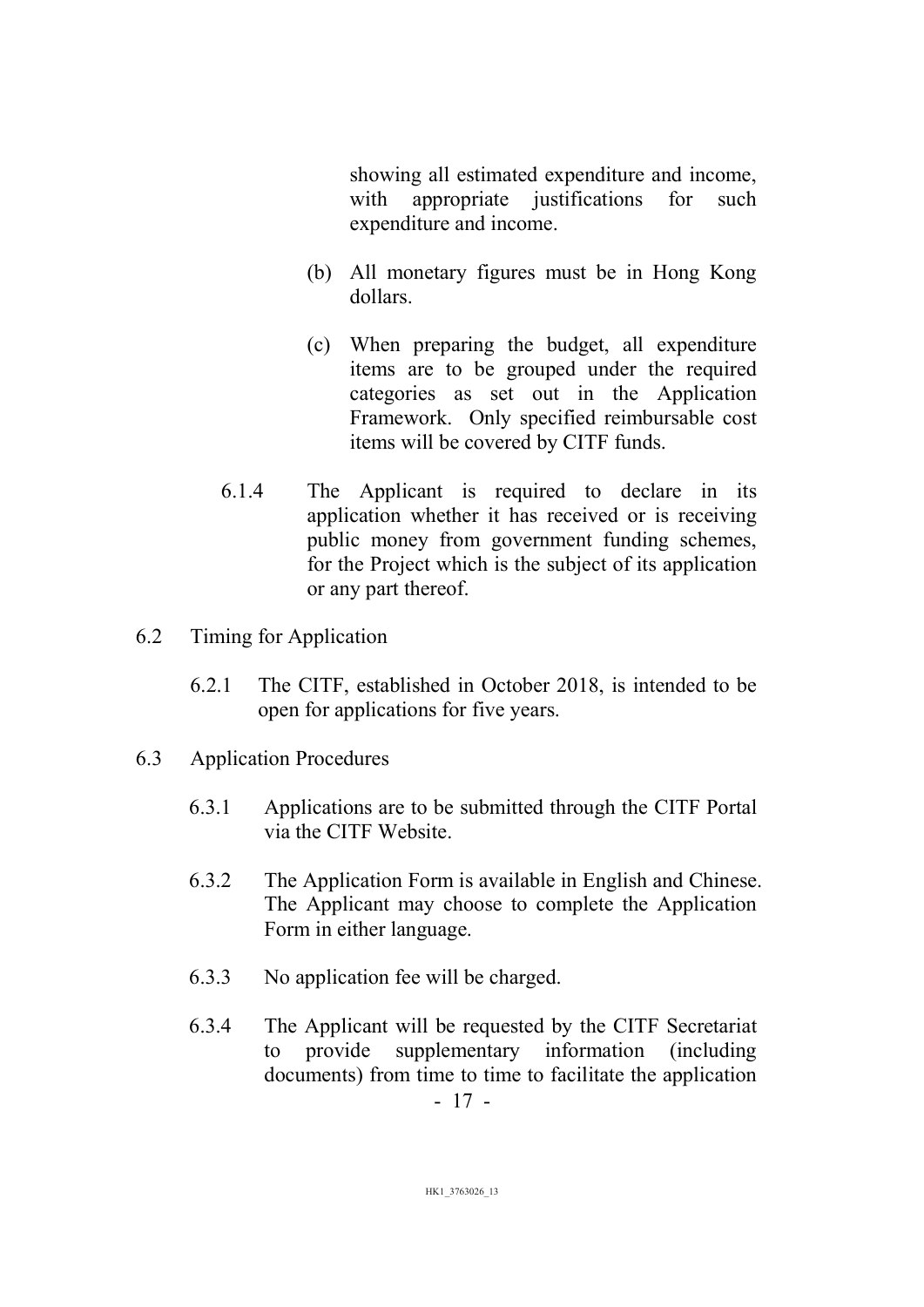vetting process. Where the Applicant fails to provide any such information within reasonable time, its application will be declined without notice.

6.3.5 The Application Form and all documents submitted by Applicants will be retained by the CITF Secretariat for record and audit purposes and will not be returned to the applicant. Applicants should make copies of these documents for their own record.

#### 6.4 Re-submission

- 6.4.1 A declined application may be resubmitted only if the content of the application has been revised substantially or if the Applicant is able to provide additional information in response to the comments or enquiries made by the Vetting Sub-Committee and/or the Management Committee in their previous assessments. In its resubmitted application, the Applicant must set out clearly the differences between the resubmitted application and the previously declined application.
- 6.4.2 A resubmitted application will be considered afresh as a new application.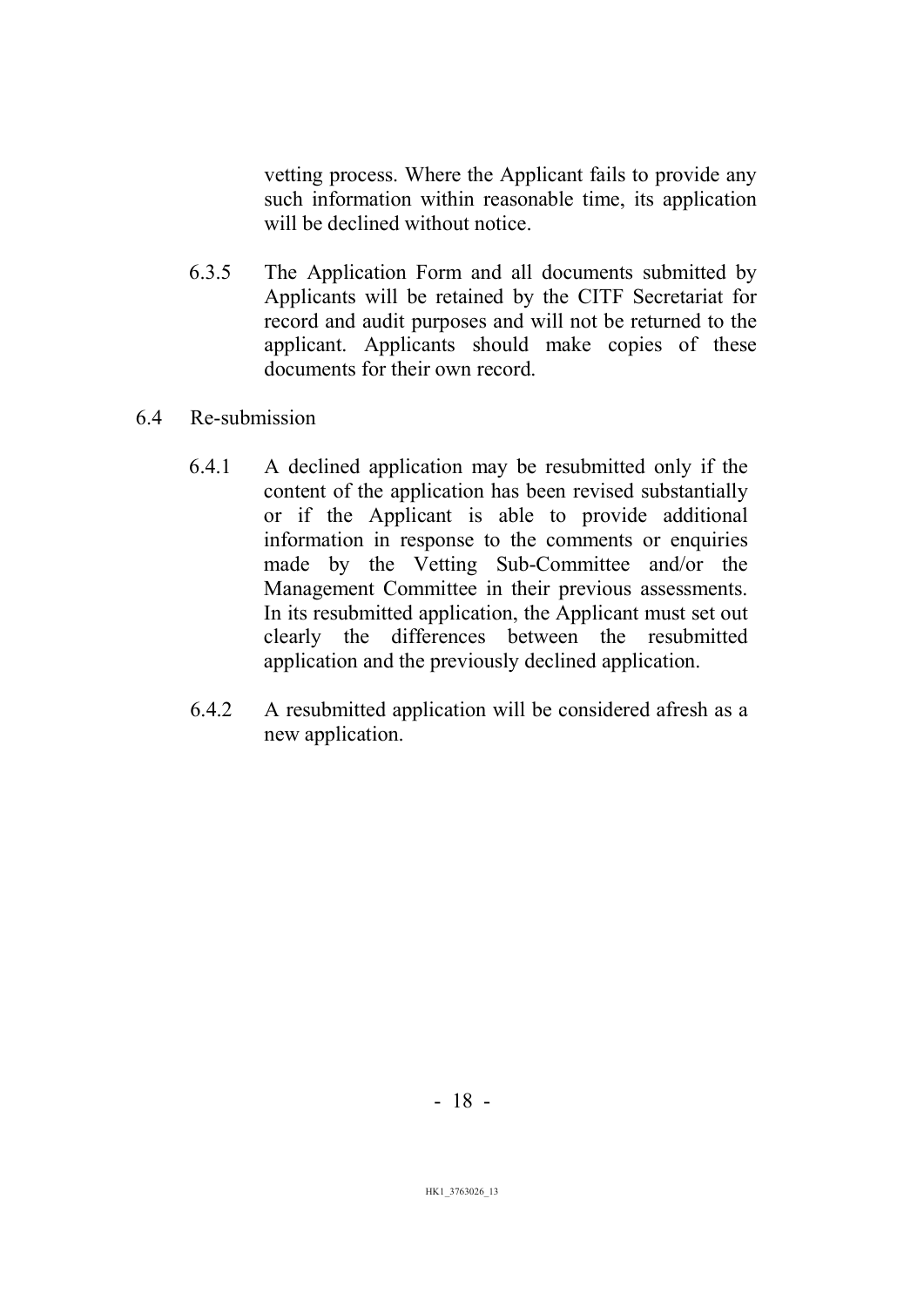#### Chapter VII VETTING AND ASSESSMENT PROCEDURES

#### 7.1 Vetting Procedures

- 7.1.1 Upon receipt of an application, the CITF Secretariat will conduct a preliminary assessment and may seek clarification or supplementary information (including documents) from the Applicant. Where an Applicant fails to provide any such information within reasonable time, its application will be declined without notice.
- 7.1.2 Unless an exception is granted pursuant to clause 7.1.3, an application must satisfy all eligibility requirements set out in Chapter V ("Eligibility Requirements") in order to be eligible to be considered by the Vetting Sub-Committee.
- 7.1.3 If an application does not meet all the Eligibility Requirements, the CITF Secretariat shall refer the application to the Vetting Sub-Committee which may, in its absolute discretion, recommend to the Management Committee that an exception to the Eligibility Requirements (whether in whole or in part and whether subject to conditions or otherwise) be granted for that application. The Management Committee may then, in its absolute discretion, make a further recommendation to the Steering Committee. An exception will be granted if, the Steering Committee, having considered the recommendations of the Management Committee and in its absolute discretion, considers that an exception will achieve the objectives of the CITF.
- 19 7.1.4 If the CITF Secretariat is satisfied that an application meets all the Eligibility Requirements or if the Steering Committee has granted an exception for that application, the CITF Secretariat will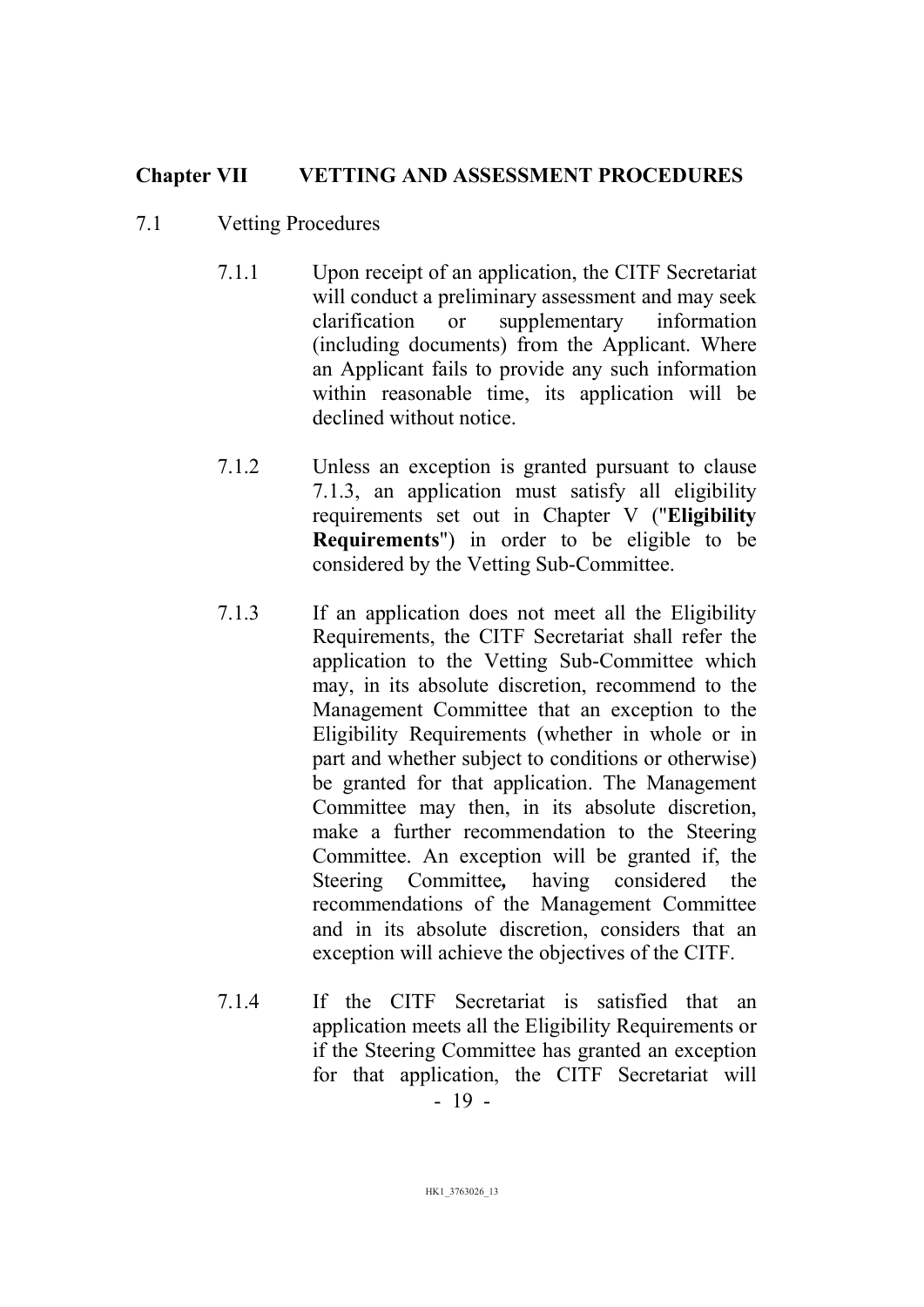submit the application together with its comments to the Vetting Sub-Committee and Management Committee for their consideration.

- 7.1.5 The Vetting Sub-Committee comprises professionals, representatives from the private and public sectors, academics, and other persons of relevant expertise in the construction industry. It assesses and approves or rejects applications, and may seek advice from the Management Committee where appropriate.
- 7.1.6 The Applicant may be required to attend assessment panel meetings to present its application and answer questions from the Vetting Sub-Committee.
- 7.1.7 The Vetting Sub-Committee and the Management Committee only have the authority to approve application(s) submitted during the funding period as set out in clause 6.2.1 above.
- 7.1.8 The CIC has the sole discretion to approve or reject an application for any Project or any part thereof, and where a Project is approved whether wholly or in part, the CIC shall in its absolute discretion determine the amount of Funding to be granted.

#### 7.2 Assessment Criteria

- 7.2.1 Applications will be approved depending on their individual merits.
- 7.2.2 The CIC reserves the right to reject an application on grounds including but not limited to:
	- (a) the application is incomplete or contains incorrect information or fails to comply with the requirements set out in the Agreement;

 $-20 -$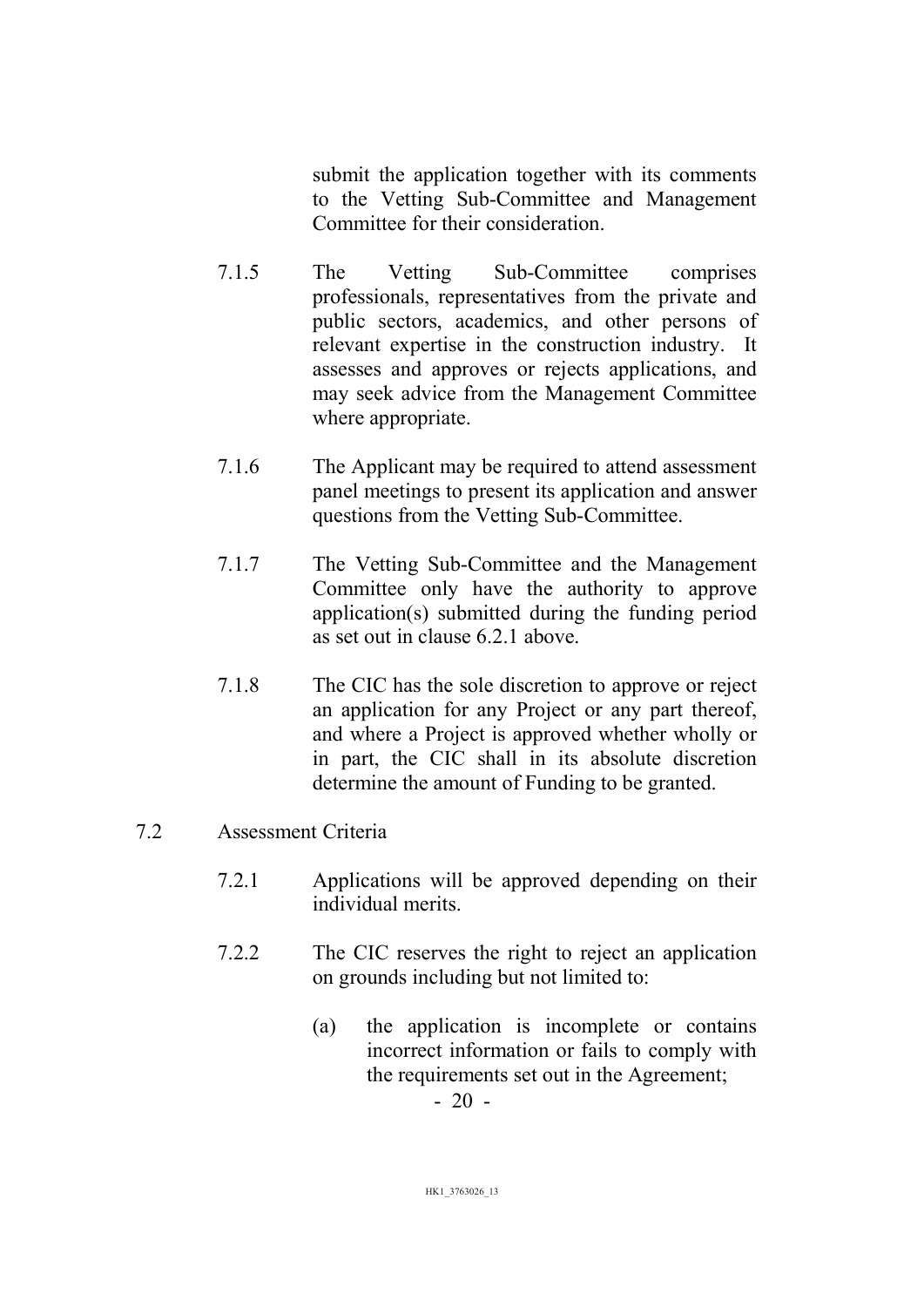- (b) a petition is presented or a proceeding is commenced or an order is made against or a resolution is passed for the winding up or bankruptcy of the Applicant;
- (c) a false, inaccurate or incomplete statement or representation is contained in the application or a promise or proposal is made recklessly or knowing that the Applicant will not be able to fulfill or deliver such promise or proposal;
- (d) the Applicant has the intention of artificially splitting an application for the same Project into two or more applications to circumvent the funding ceiling.
- 7.2.3 If an application has breached or is alleged to have breached any third party's Intellectual Property Rights, the application will not be processed further and may be rejected unless such breach or allegation is resolved to the satisfaction of the CITF **Secretariat**
- 7.2.4 In considering an application, due consideration will be given to the following factors, wherever applicable:
	- (a) in relation to an application on Technology Adoption:
		- (i) the potential of the Project in promoting productivity, uplifting built quality, improving site safety and enhancing environmental performance;
		- 21 (ii) whether the potential benefits to be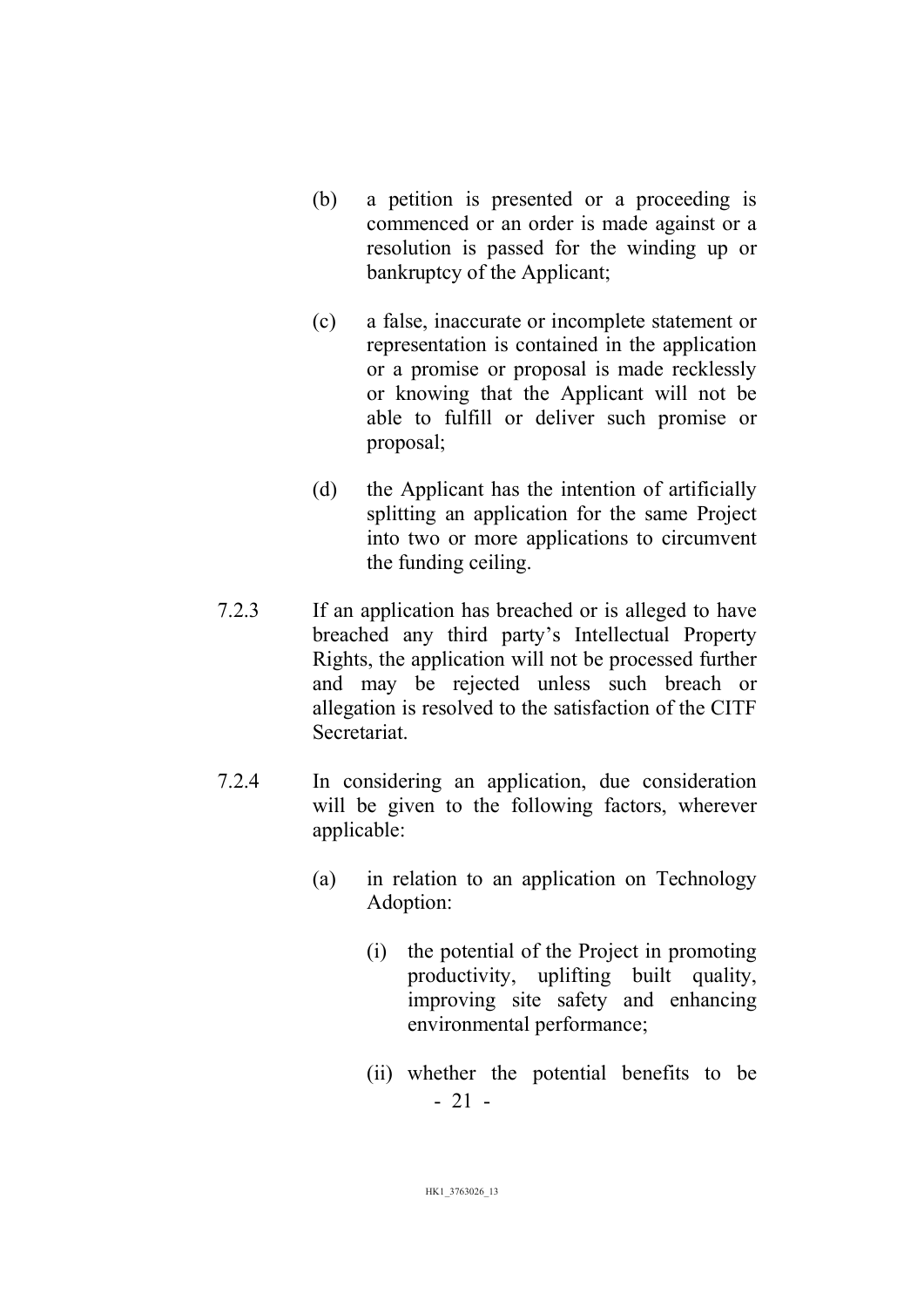accrued from the Project can serve the interests of the construction industry as a whole, in addition to the commercial interests of the Applicant; and

- (iii) whether the Project is cost-effective;
- (b) in relation to an application on Manpower Development:
	- (i) whether the Project is non-profit making; and
	- (ii) whether the budget is reasonable and realistic with itemised cost breakdown and detailed justifications for costs;
- (c) whether the objectives of the Project are in line with the strategic directions in driving the development of the construction industry as set out in clause 3.2 above;
- (d) whether value can be added to the Project with the CITF funding support;
- (e) whether the Project which is the subject of the application or any part thereof has been funded or will be funded by other sources; and
- (f) any other factors which are relevant and contribute towards the objectives of the CITF.
- 7.3 Avoidance of Conflict of Interest
	- 22 7.3.1 To avoid any conflict of interest, members of the Steering Committee, the Management Committee and the Vetting Sub-Committee will be required to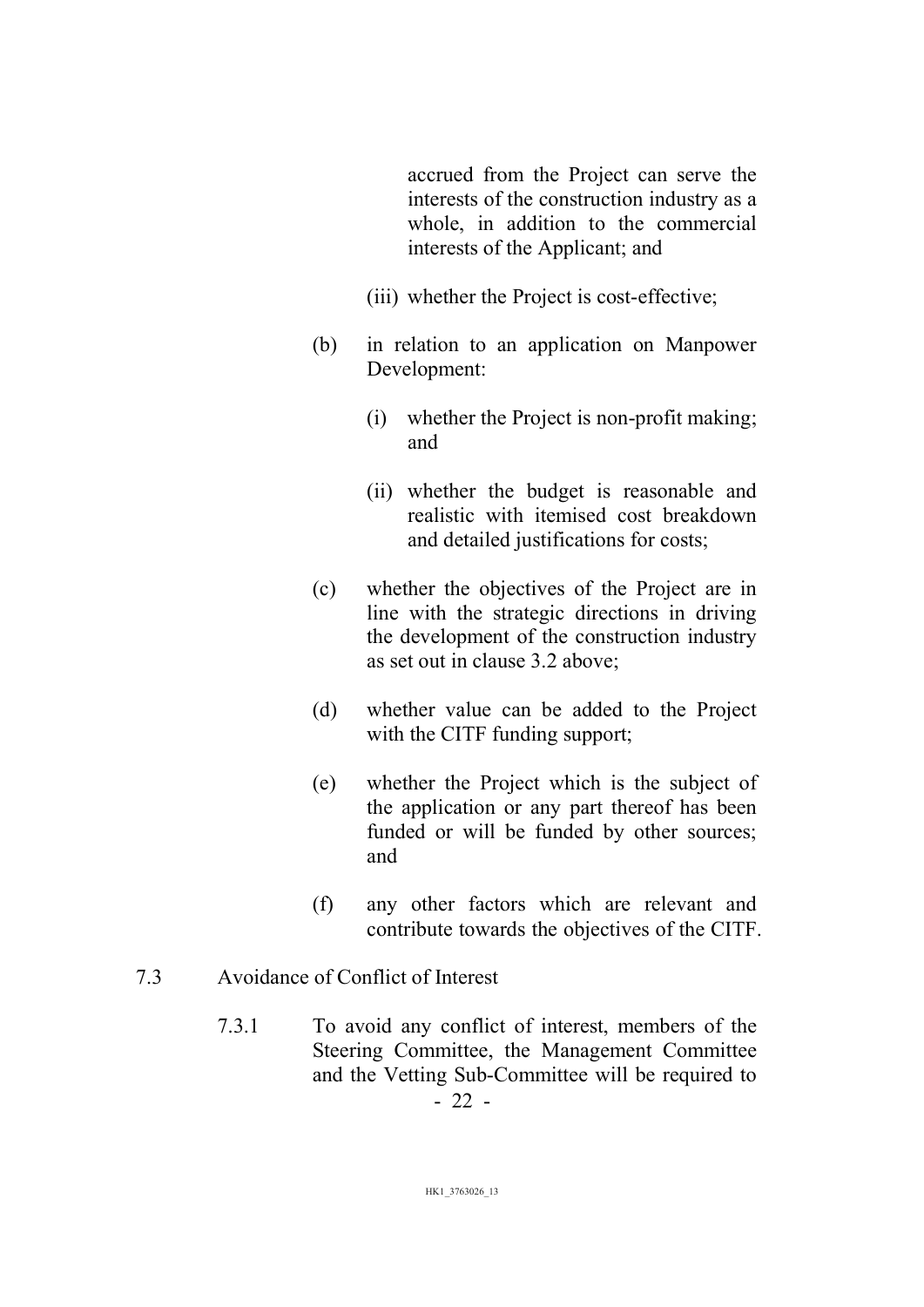declare whether they are directly or indirectly related to an Applicant and if so, such member may be required to refrain from participating in the discussion and decision-making of any application submitted by such Applicant.

- 7.4 Notification of Results
	- 7.4.1 The Applicant will be informed of its application result normally within 60 calendar days after the receipt of the Application Form and all required information by the CITF Secretariat.
	- 7.4.2 If an application is rejected, the Applicant will be notified in writing.
	- 7.4.3 If an application is approved and recommended for funding support, the Applicant will receive the Notification of Approval together with any terms and conditions that may be imposed by the Vetting Sub-Committee.
- 7.5 Withdrawal of Application
	- 7.5.1 The Applicant may withdraw its application by notifying the CITF Secretariat in writing. All Funding already disbursed to the Applicant must be returned to the CIC with interest accrued in accordance with clause 11.3.2 within 30 calendar days from the date of such written notice.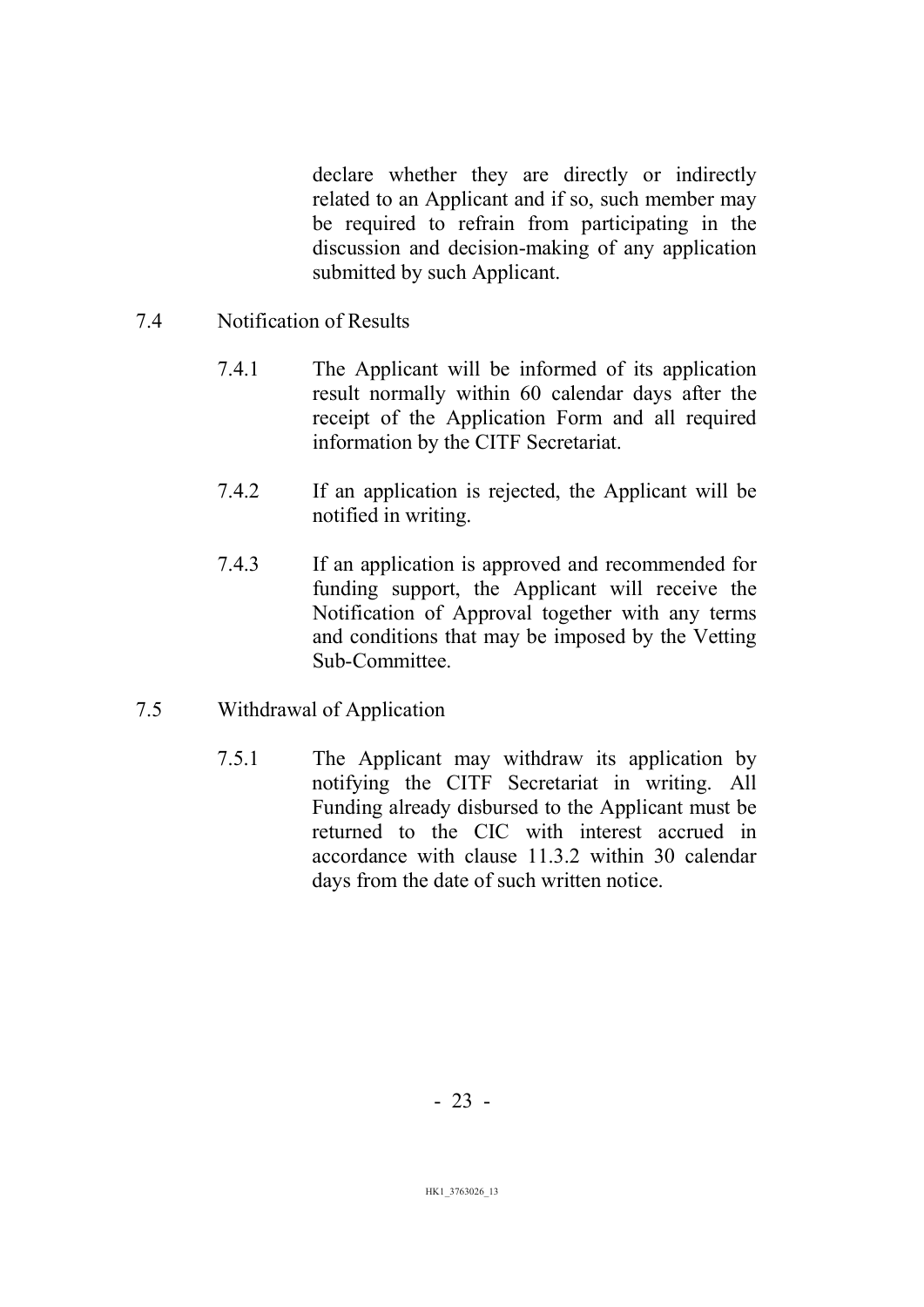#### Chapter VIII AGREEMENT AND DISBURSEMENT OF FUNDING

#### 8.1 Agreement

- 8.1.1 The Applicant agrees to be bound by all the provisions of the Application Framework, the Application Form (together with the Declaration), the Notification of Approval and these Terms and Conditions once it has submitted its application.
- 8.1.2 Upon receipt of the Notification of Approval, the Agreement comprising the Application Framework, the Application Form (together with the Declaration), the Notification of Approval and these Terms and Conditions shall constitute a binding agreement between the Successful Applicant and the CIC. The Successful Applicant is bound by and shall comply with all the provisions of the Agreement
- 8.1.3 The CIC reserves the right to supplement, revise or amend any provisions of the Agreement from time to time without prior notice.
- 8.1.4 In the event of any inconsistency between the documents comprising the Agreement, the order of precedence shall be:
	- (a) the Notification of Approval;
	- (b) the Guide to Application and Application Framework;
	- (c) the Terms and Conditions; and
	- (d) the Application Form.

- 24 -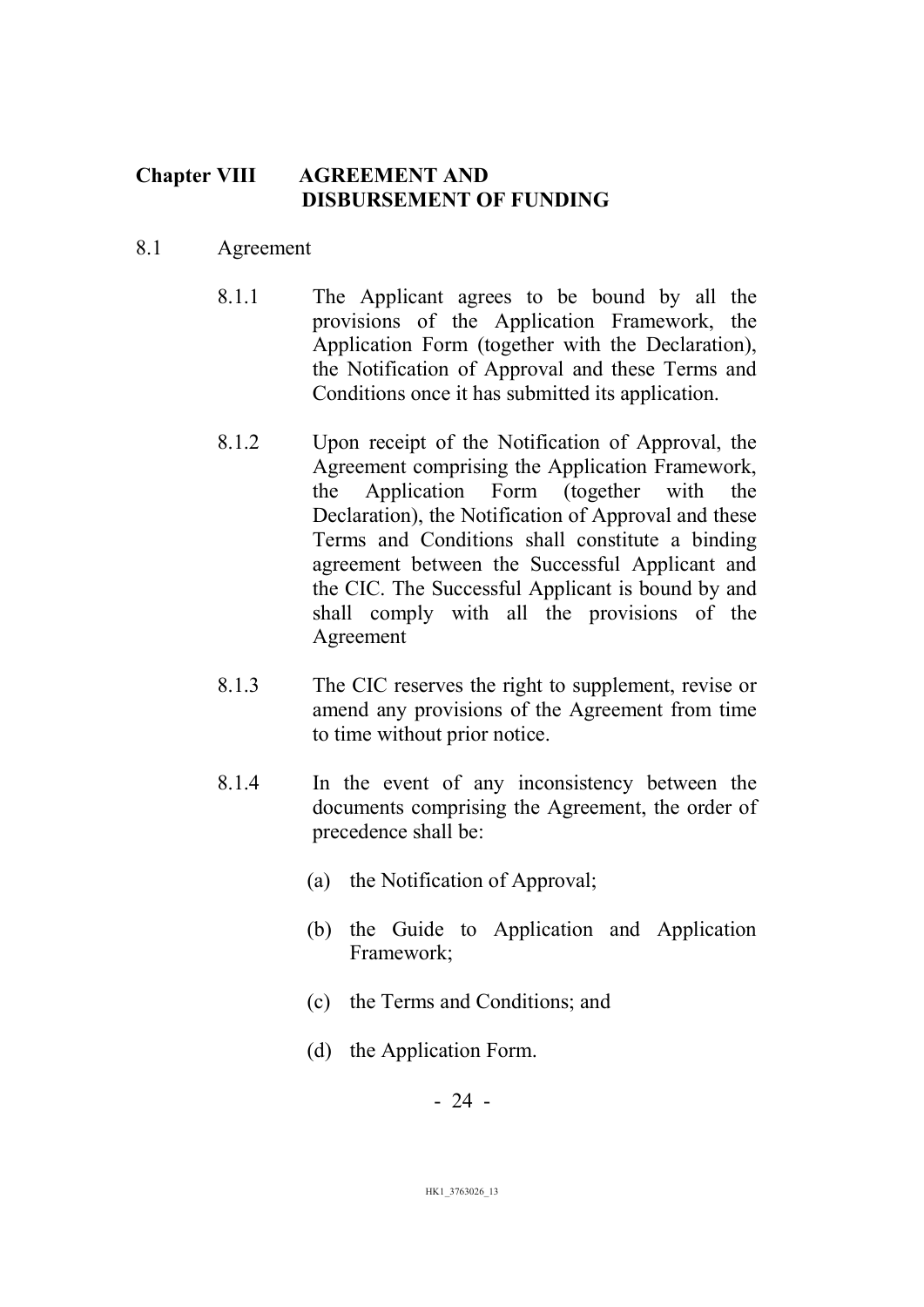- 8.1.5 In the event of any inconsistency between the English version and Chinese version of any provision of the Agreement, the English version shall take prevail.
- 8.2 Disbursement of Funding
	- 8.2.1 The Successful Applicant must properly and timely record all expenditures in respect of the Approved Project and properly keep all required documents including receipts and other documents as may be necessary to substantiate the incurrence of expenditures.
	- 8.2.2 Subject to clause 8.2.3 below, the Successful Applicant will receive the Funding by way of reimbursement after it has received the Notification of Approval and the Applicant has submitted all required documents to the CITF Secretariat.
	- 8.2.3 Subject to clause 11.2 below, disbursement of the instalment(s) of the Funding (where applicable) will be made in accordance with the Application Framework.
	- 8.2.4 The CITF Secretariat reserves the right to withhold any disbursement of Funding to the Successful Applicant if there is any delay in submission of the required documents (in general Successful Applicant should submit reimbursement request within three months to the date of the Notification of Approval) or if in the CITF Secretariat's opinion the required documents submitted does not comply with its requirements.
	- 8.2.5 Only specified costs are allowable under the CITF funding. Details are specified in the Application Framework.

- 25 -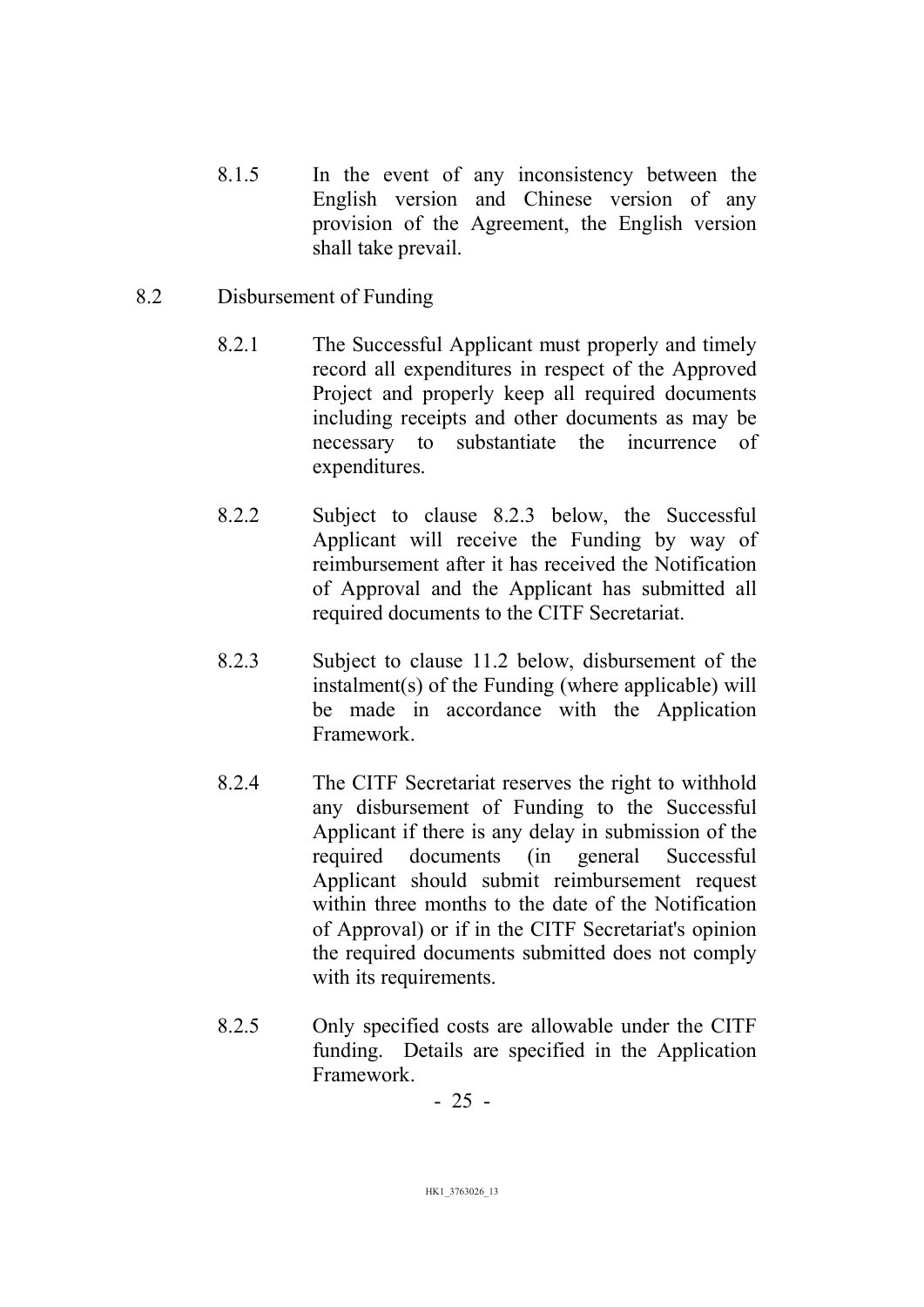#### Chapter IX PUBLICITY AND ACKNOWLEDGEMENT

- 9.1 Successful Applicants will be required to share its experience in implementing the Approved Project and to provide the CITF Secretariat with information about the Approved Project. The CITF Secretariat may publicise such information including on the CITF Website for public information.
- 9.2 The Successful Applicant shall acknowledge the funding support from the CITF in all of its applicable marketing and publicity activities as well as publications (including but not limited to press releases, promotional materials, websites, etc.) in accordance with the acknowledgement format required by the CITF Secretariat. The Successful Applicant must mention the name of the CITF in all of its publications and is required to inform and send a prototype to the CITF Secretariat for its approval in writing prior to the production of the publication(s). Prior written consent shall be obtained from the CIC if any references are made in relation to the Government or the CIC.
- 9.3 The Successful Applicant shall provide the CITF Secretariat with details of the achievements of the Approved Project, if any, including but not limited to promoting productivity, uplifting built quality, improving site safety, enhancing environmental performance and enhancing capacity of existing and prospective practitioners, etc. The CITF Secretariat may from time to time disclose to the public details of such achievements including through the CITF Website or by publications or by showcases at exhibitions for publicity and reference purposes. The CITF Secretariat may also publicise the details of the Approved Project and contact information of the Successful Applicant including on the CITF Website for public information.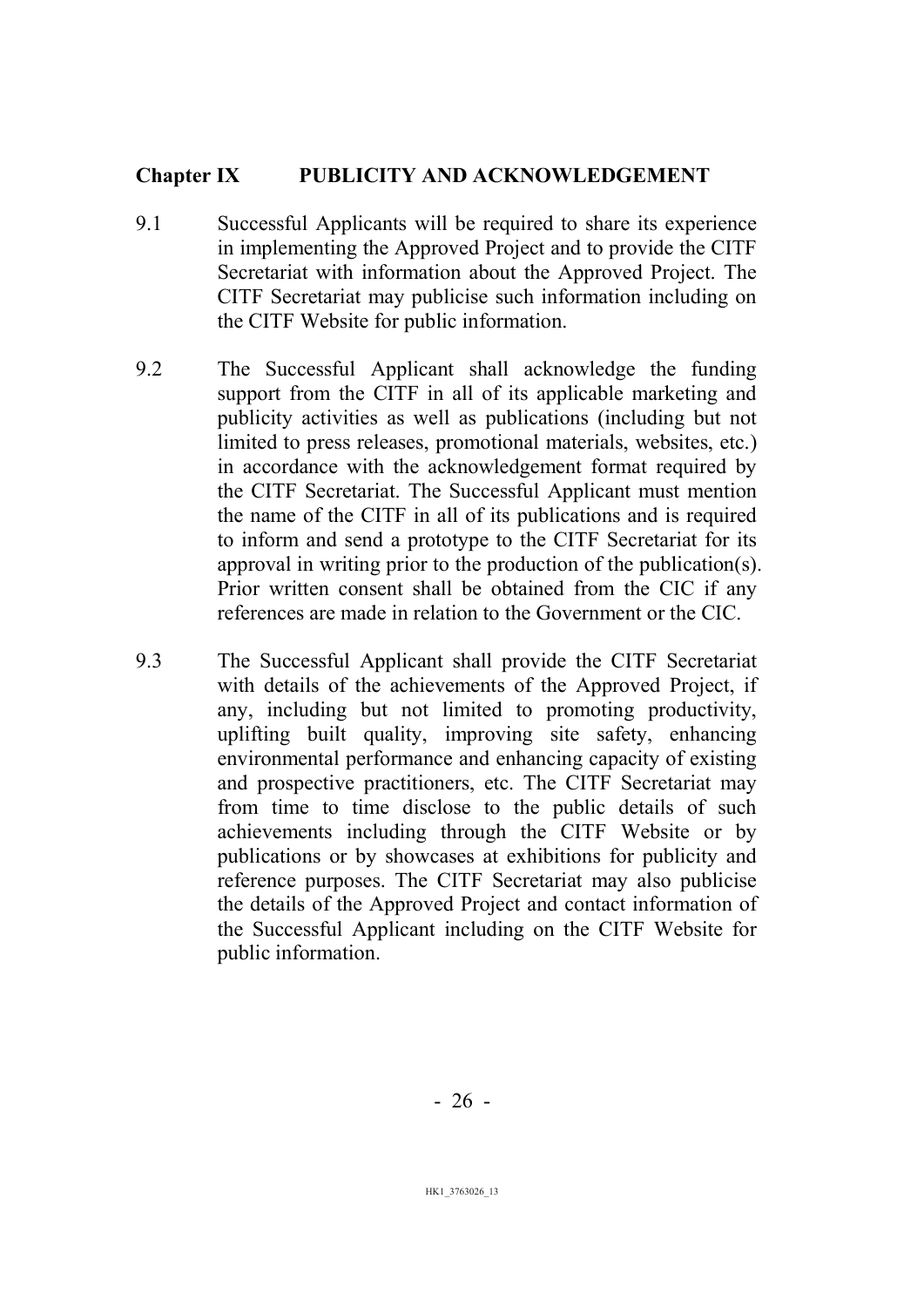# Chapter X OBLIGATIONS

# 10.1 Project Implementation

10.1.1 The Successful Applicant shall perform, conduct or otherwise carry out the Approved Project in accordance with the Agreement. Should there be any circumstances that hinder the Successful Applicant from doing so, it shall immediately notify the CITF Secretariat in writing.

## 10.2 Reporting Requirements

- 10.2.1 The Successful Applicant will be required to submit progress reports (if applicable) and completion reports. For Successful Applicant receiving Funding of more than HK\$500,000 in a single application on Technology Adoption (except cash rebates for Prefabricated Steel Rebar, financial subsidy for entry of MiC systems to the Building Department (BD)'s Lists of Pre-accepted MiC Systems and financial subsidy for costs involved by consultants in implementing MiC projects) and Successful Applicant receiving Funding of any amount in an application on Manpower Development, an audited financial report duly certified by auditors has to be submitted together with the completion report.
- 10.2.2 The progress report (if required) and completion report must be prepared in a standard format provided and stipulated by the CITF Secretariat.
- 10.2.3 The progress report (if required) must include details on the progress of the Approved Project and a financial statement prepared on cash basis on the latest financial position of the Approved Project.

- 27 -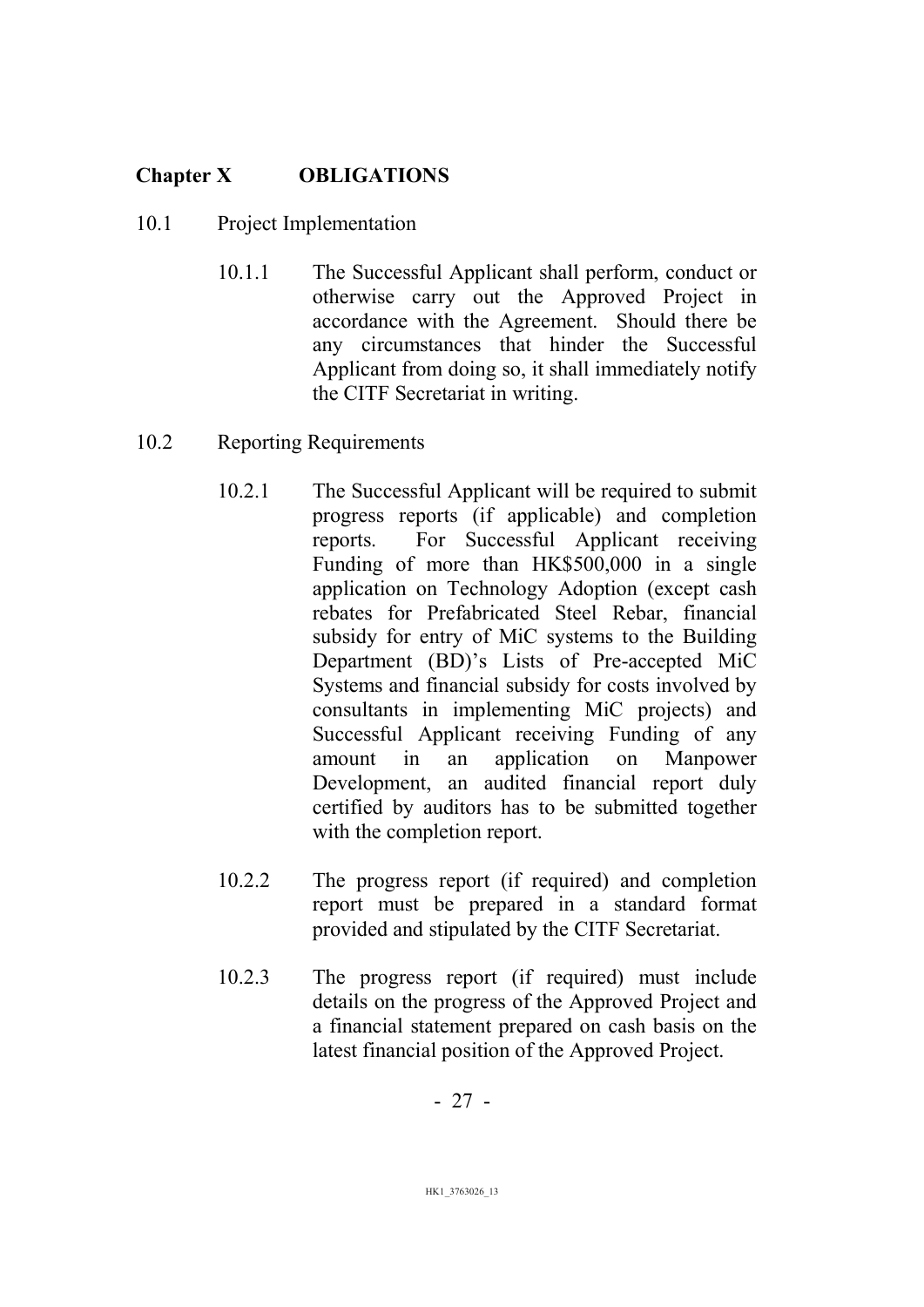- 10.2.4 The completion report and the final audited financial report duly certified by auditors (if required) must be submitted within 9 months upon the completion of the Approved Project for Manpower Development and 12 months from the date of first disbursement request for Technology Adoption. The Successful Applicant will be informed of the evaluation of its final reimbursement application within 30 calendar days after the receipt of the completion report and all necessary information required by the CITF Secretariat.
- 10.2.5 The completion report must include details of the results, performance, achievements and/or evaluation of the Approved Project. The audited financial report (if required) must certify that the Funding has been fully and properly applied to the Approved Project in accordance with the Agreement. The audited financial report (if required) shall be prepared in accordance with the standards published by the Hong Kong Institute of Certified Public Accountants. Such financial report shall contain an audited statement of the total expenditure and income (if any) of the Approved Project.
- 10.2.6 Successful Applicants may be required to give a presentation(s) of the outcome of their Approved Project to the CIC upon request.
- 10.2.7 The expenditure expected to be or actually incurred for external audit relating to the Approved Project and arising from compliance with the provisions of the Agreement could be included in the budget (if any) and may be reimbursed accordingly, subject to the following requirements:
	- 28 (a) for Funding of less than HK\$1 million, a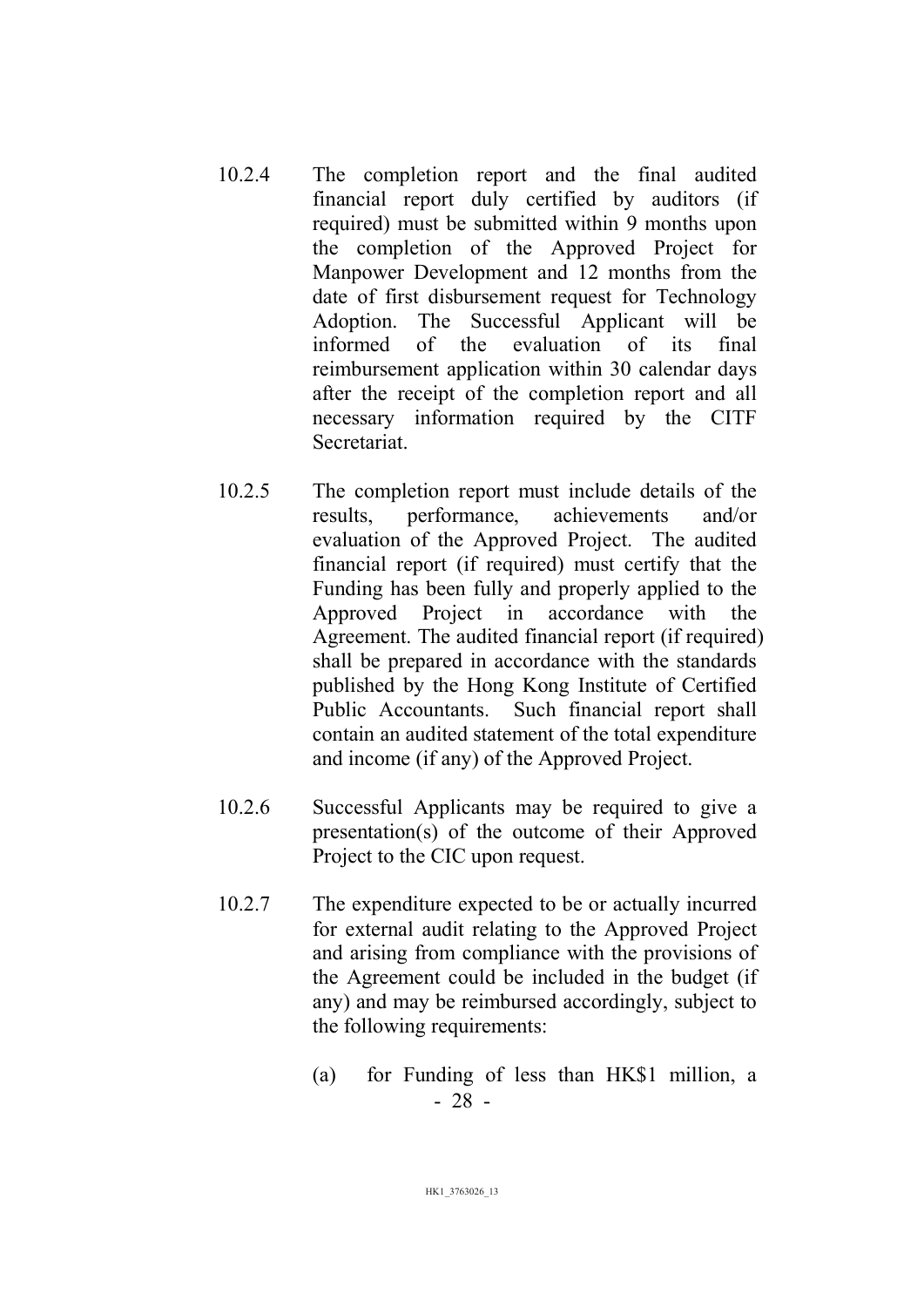maximum of HK\$5,000 to be included in the budget (if any) and be reimbursed;

- (b) for Funding between HK\$1 million and HK\$5 million, a maximum of HK\$10,000 to be included in the budget (if any) and be reimbursed; and
- (c) for Funding of more than HK\$5 million, a maximum of HK\$20,000 to be included in the budget (if any) and be reimbursed.
- 10.2.8 The Successful Applicant must keep all financial statements, books and records of the Approved Project for at least seven years after either the completion date of the Approved Project or the termination date of the Agreement, whichever is later, or as otherwise specified by the CITF Secretariat within that seven-year period, and allow for inspection at any time.
- 10.2.9 The Successful Applicant shall allow the CIC and its authorized representatives access to all or any of the books of accounts, payment records, personnel records and any other relevant documents in connection with or arising from the Approved Project.
- 10.2.10 The Director of Audit of the Audit Commission of Hong Kong may conduct an examination on the economy, efficiency and effectiveness with which the applicant has used the Funding. The Director of Audit shall have a right of access at all reasonable times to all such information (including documents) in the custody or control of the Applicant as he may reasonably require for conducting an examination and shall be entitled to require, from any person holding or being accountable for any such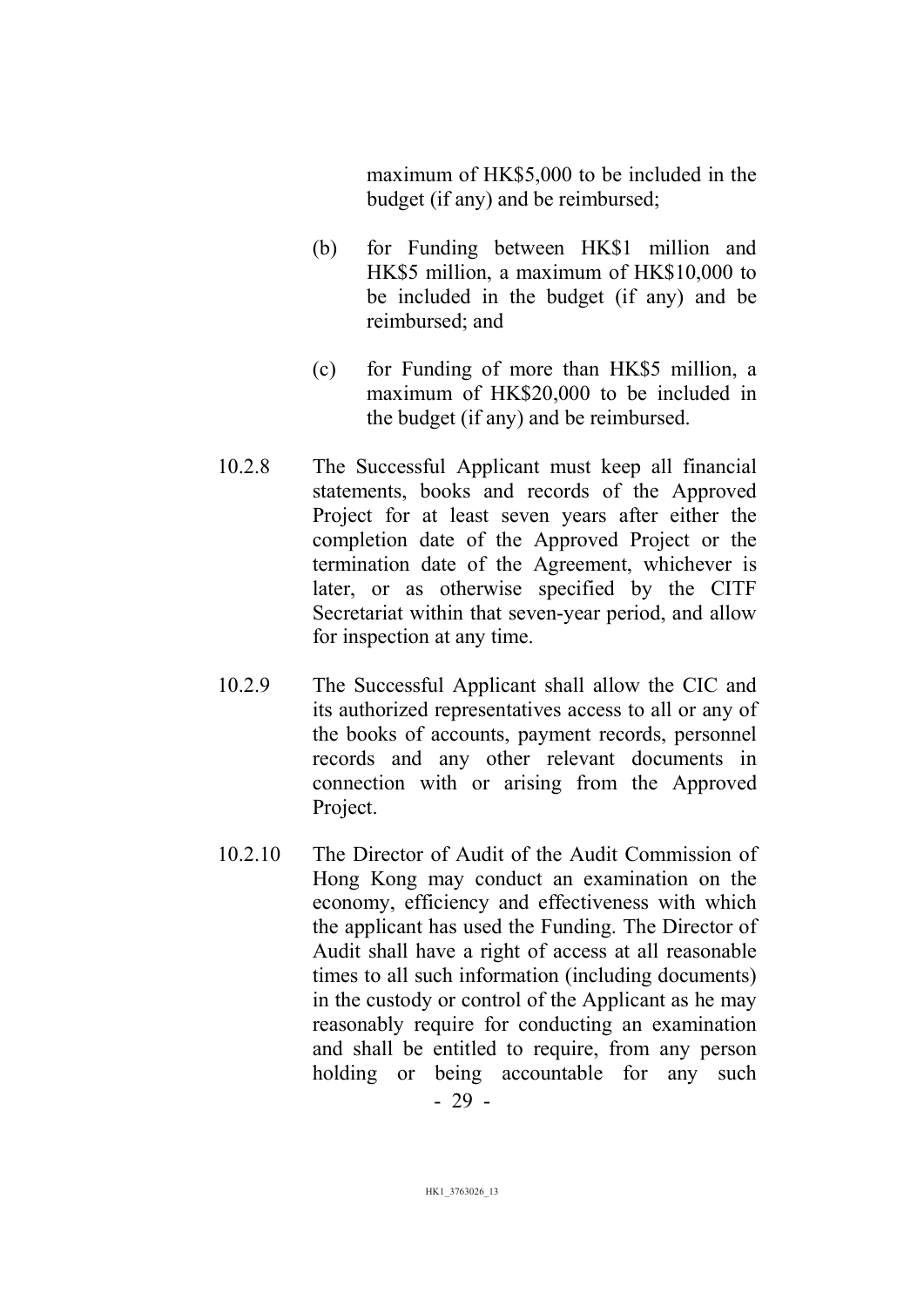information, such information or explanation as he considers reasonably necessary for that purpose. The Director of Audit may report to the Permanent Secretary of Works of the DEVB and the President of the Legislative Council the results of any examinations conducted by him.

10.2.11 Successful Applicants may be required to complete and return a post-project evaluation questionnaire for its Approved Project to report on the comments of the Approved Project by the beneficiaries, and to provide quantitative measurement on the benefits to the construction industry as a whole.

#### 10.3 Procurement Procedures

- 10.3.1 Where applicable, the Applicant must ensure that all procurements for goods are carried out in an unbiased and fair manner and must comply with the following procedures unless the CITF Secretariat agrees otherwise:
	- (a) for every procurement the aggregate value of which does not exceed HK\$50,000, quotation in written form from at least one supplier or service providers must be obtained;
	- (b) for every procurement the aggregate value of which is over HK\$50,000 but not exceeding HK\$200,000, quotations in written form from at least two suppliers or service providers must be obtained; and
	- (c) for every procurement the aggregate value of which is over HK\$200,000, quotations in written form from at least three suppliers or service providers must be obtained.

- 30 -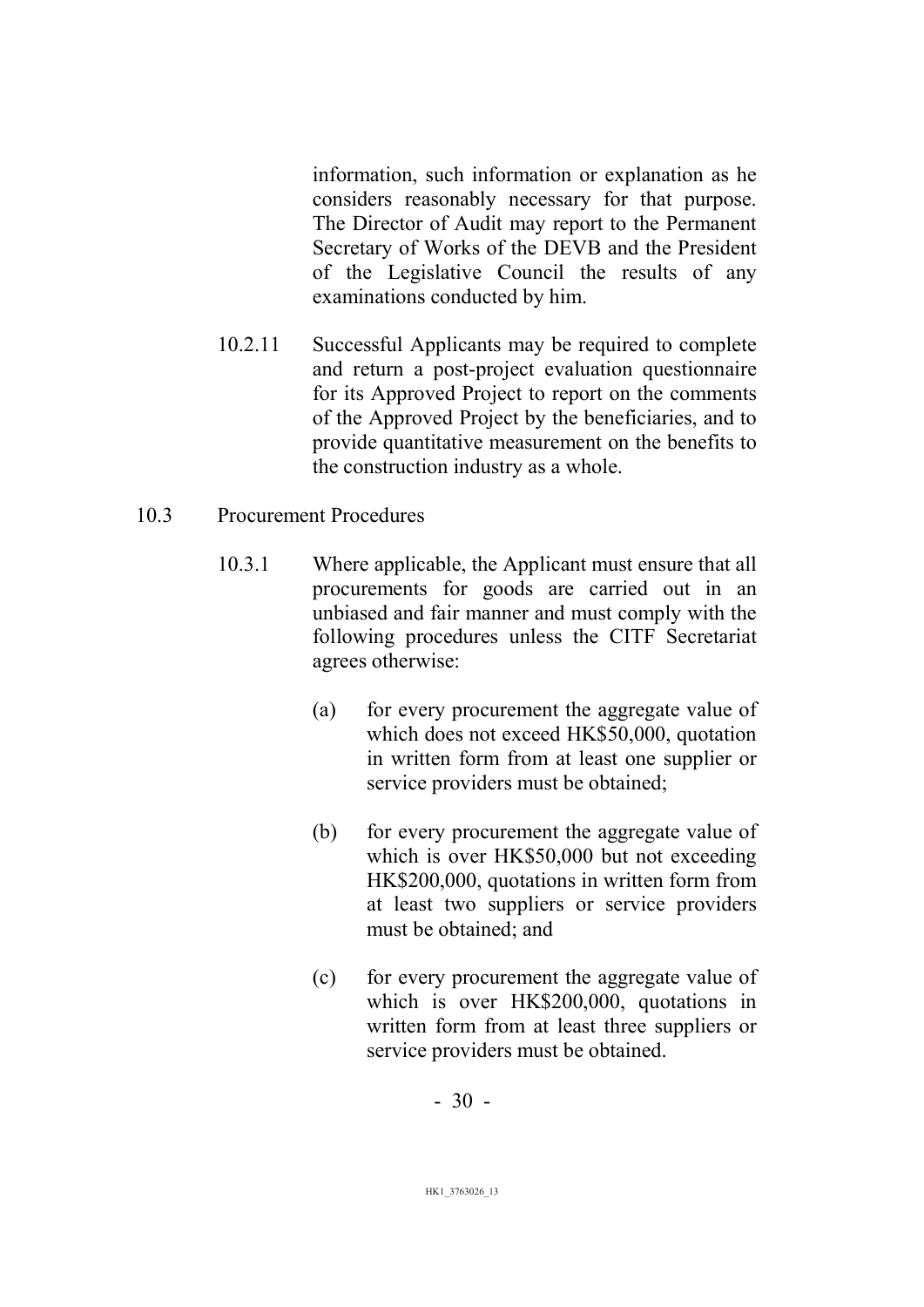In all of the scenarios set out in sub-clauses (a) to (c) above, the supplier or service provider (as the case may be) that has submitted the lowest bid should be selected. Applicants shall provide full justifications if failing to submit the required quotations or accept the lowest conforming offer.

- 10.3.2 In case the Applicant intends to procure goods or services from a particular supplier or service provider, it must submit for the CITF Secretariat's consideration details, including but not limited to its relationship with the supplier or service provider concerned and justifications for not complying with the open procurement process set out in clause 10.3.1 above.
- 10.3.3 All quotations obtained in relation to the Approved Project must be kept for a period of at least seven years from the completion of the Approved Project or the date of termination of the Agreement, whichever is later, and shall be made available without delay for the CITF Secretariat's inspection upon request.
- 10.4 Title to Equipment
	- 10.4.1 All title to and ownership of the equipment procured under the Approved Project shall vest with the Successful Applicant. Nevertheless the CIC reserves the right not to release the Funding if the equipment procured is left idle or misused. In the event that the Successful Applicant becomes bankrupt or insolvent or is being wound up, the CIC shall be entitled to the sales proceeds obtained from the disposal of the equipment in proportion to the Funding already paid to the Successful Applicant.
	- 31 10.4.2 The Successful Applicant is forbidden to transfer,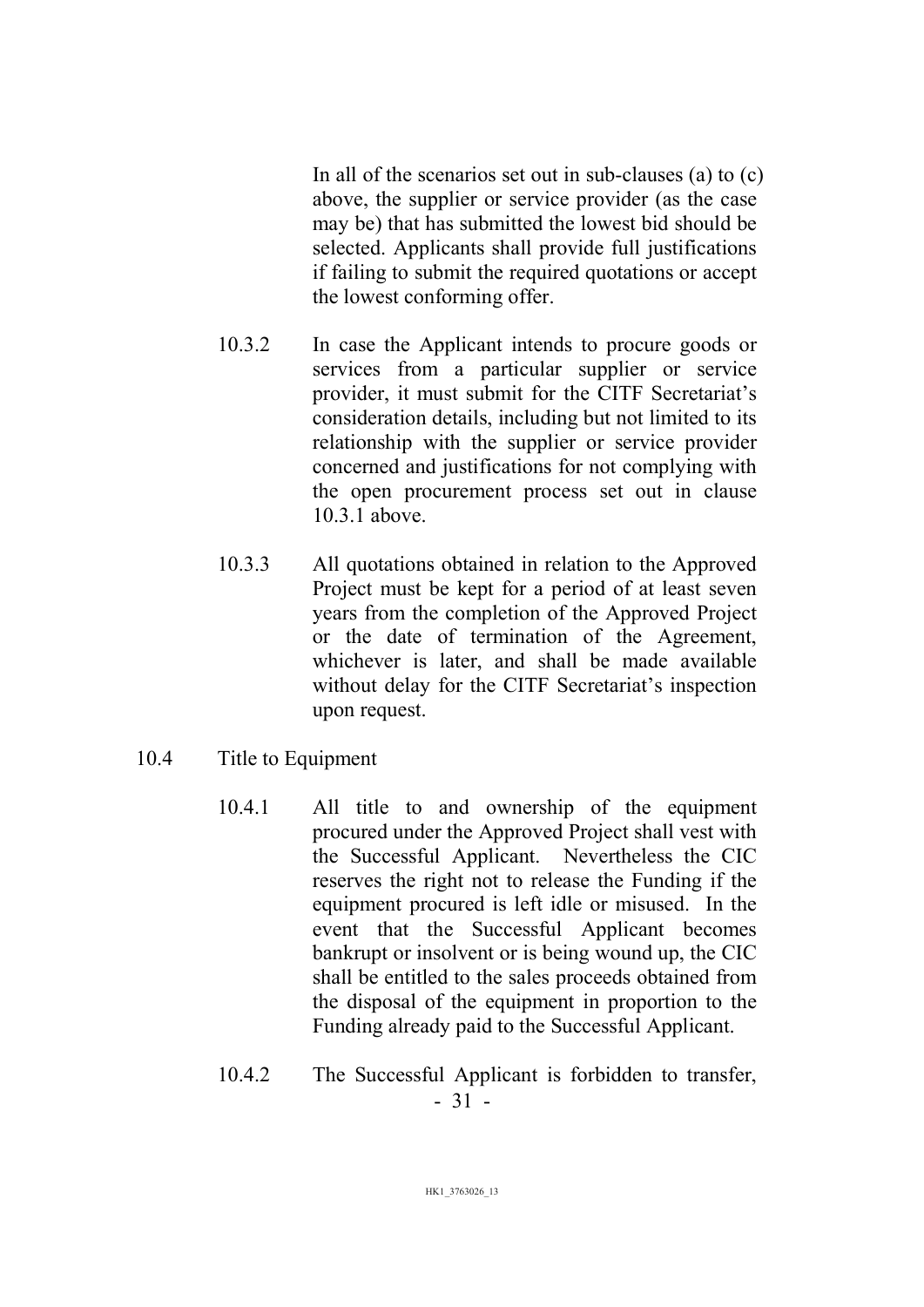sell or lease, with a view to making profits, the equipment procured under the Approved Project within the first three years of its procurement.

#### 10.5 Intellectual Property Rights

10.5.1 The Successful Applicant is required to inform the CITF Secretariat of any intellectual property rights that may arise under the performance of the Approved Project and how such intellectual property rights would be handled, including in terms of ownership, acquisition, use and access rights. The Vetting Sub-Committee may impose terms and conditions in the Agreement on this aspect. The results, deliverables and related information of the Approved Project may be made available to the public.

#### 10.6 Insurance

10.6.1 The Successful Applicant shall ensure that it and its subcontractors, agents or other personnel involved in the Approved Project have adequate insurance coverage for its operational and business risks including contractors' all risk insurance, third party liability insurance, employees' compensation insurance, directors and officers liability insurance and any other insurance necessary or ordinarily taken for the execution of a project in the nature of the Approved Project. Such insurance shall cover all personnel whether they are employed by the Successful Applicant or its subcontractors.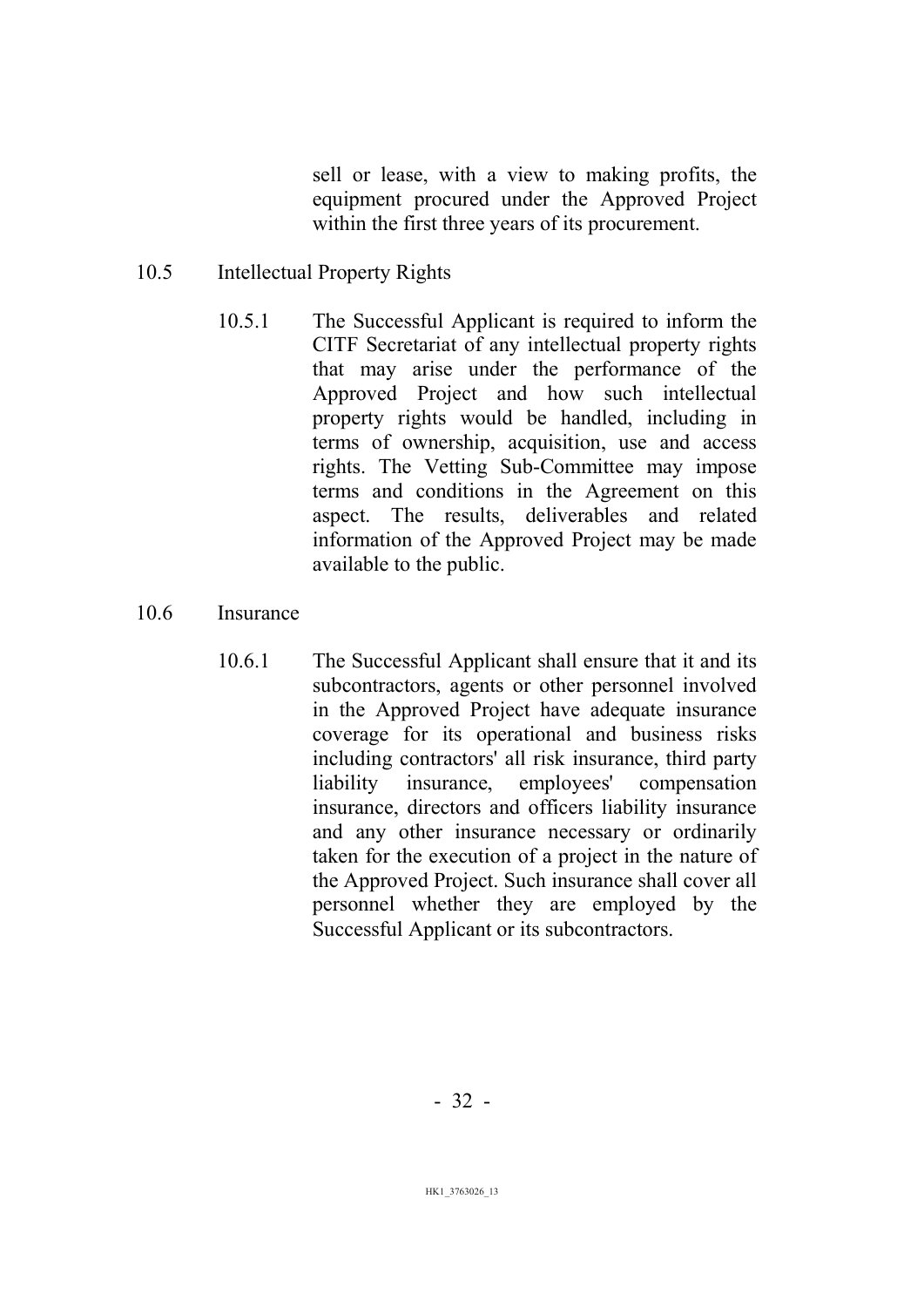## Chapter XI PROJECT VARIATION

#### 11.1 Modification and Amendment

- 11.1.1 The Approved Project is required to be carried out strictly in accordance with the Agreement. Any modification to the Approved Project, including but not limited to changes of commencement or completion dates, key project staff, key equipment, scope, methodology, deliverables or budget, will require prior written approval of the CITF Secretariat.
- 11.1.2 For any modification to the Approved Project, the liaison officer on behalf of the Successful Applicant must update the details of the Approved Project on the CITF Portal within 14 calendar days upon the occurrence of such modification. The CIC reserves the right not to reimburse or make payment or otherwise compensate for the Approved Project where the Successful Applicant has failed to provide such update within the required timeframe.
- 11.1.3 The Funding will not be increased in the event that the actual expenditure exceeds the original estimate. If the actual expenditure is less than the original estimate, the CITF Secretariat has the sole discretion to reduce the final Funding amount.
- 11.1.4 The Successful Applicant's failure to comply with the application proposal or the Agreement will entitle the CIC to abstain from releasing the Funding to the Successful Applicant.
- 11.2 Suspension or Termination of Funding
	- 11.2.1 The CIC reserves the right to suspend the Funding or any part of it to the Successful Applicant if in the

- 33 -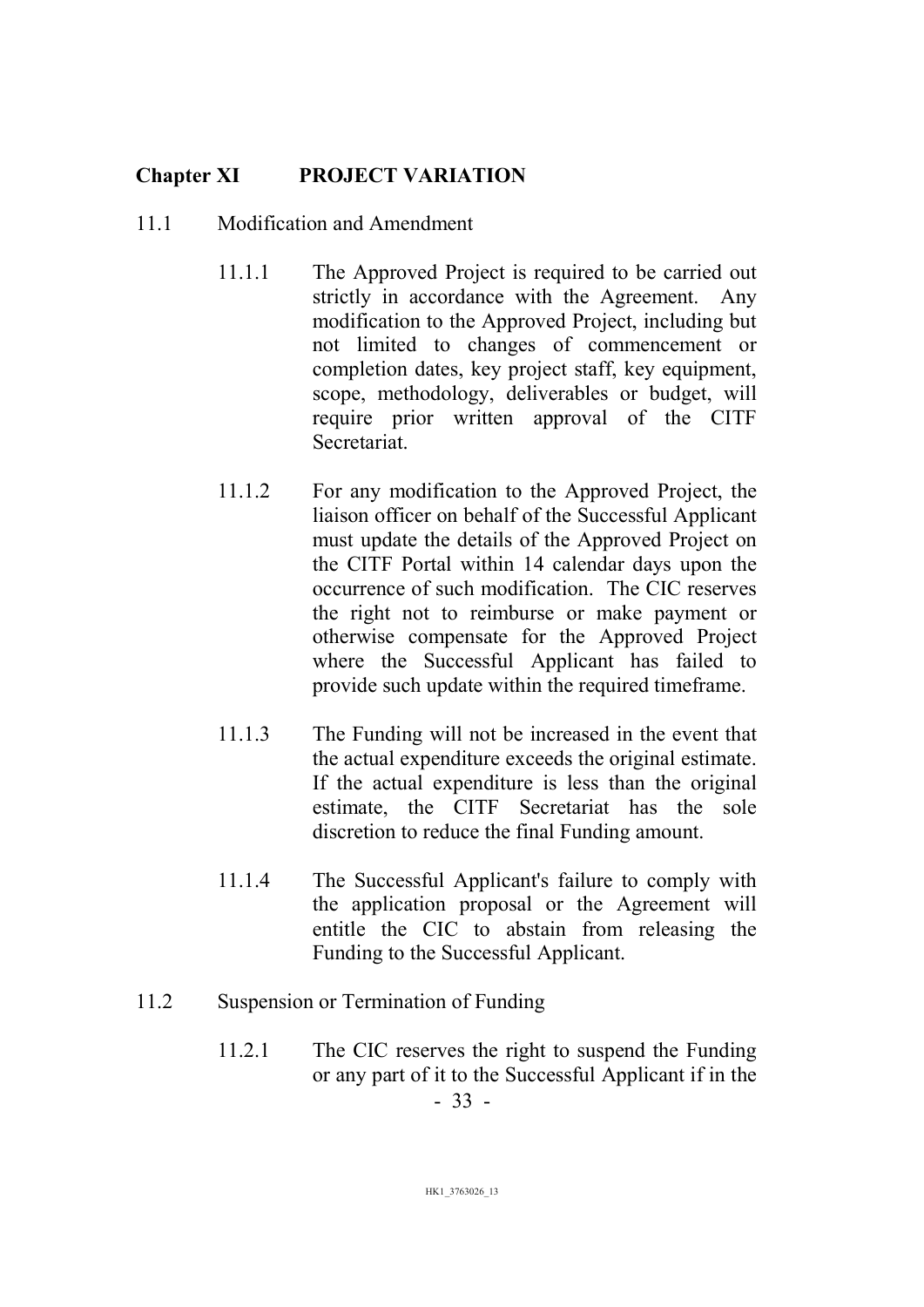sole opinion of the CIC:

- (a) the Successful Applicant has failed, or is, in the opinion of the CIC, likely to fail, to execute the Approved Project or any part thereof;
- (b) the documents submitted by the Successful Applicant in relation to its reimbursement application do not meet the standards or requirements specified in the Agreement or otherwise required by the CITF Secretariat; or
- (c) the Successful Applicant has failed to submit its reimbursement application within a reasonable time.
- 11.2.2 The CIC reserves the right to terminate the Funding to the Successful Applicant if an event of default (see clause 11.2.4 below) has occurred and the Successful Applicant has failed to remedy the event of default within a reasonable time, or in any event within 14 calendar days upon the occurrence of such event.
- 11.2.3 The CIC reserves the right to suspend or terminate the Funding to the Successful Applicant by serving one month's notice to this effect at any time and demand immediate return of all or part of the disbursed Funding with interest accrued in accordance with clause 11.3.2. The Successful Applicant will be liable for any loss and damage the CIC may suffer.
- 11.2.4 An event of default referred to in clause 11.2.2 above includes but is not limited to the following:

- 34 -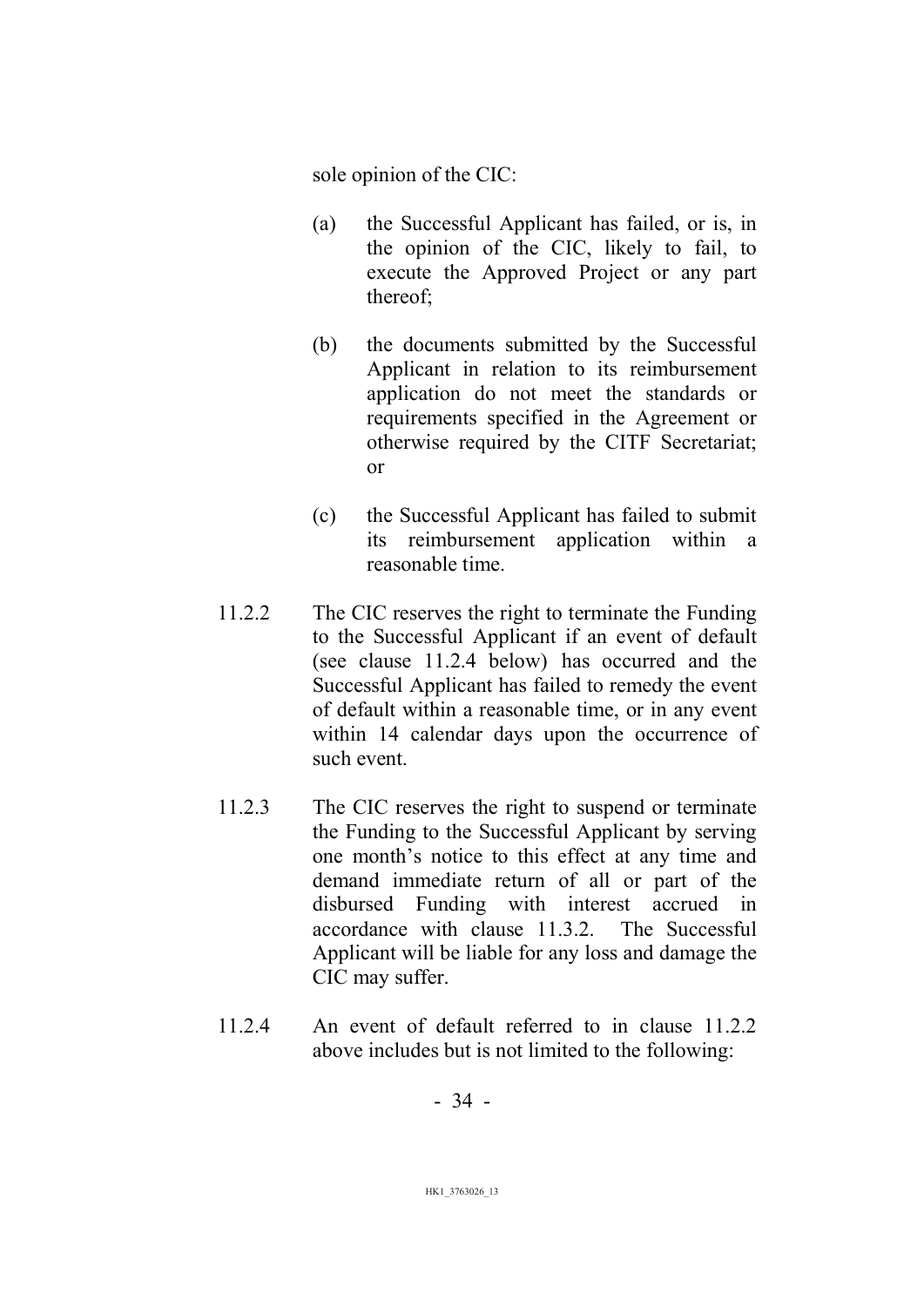- (a) the Successful Applicant fails to comply with any of the terms and conditions in the Agreement;
- (b) the Successful Applicant is, in the opinion of the CIC, in breach of any of the Warranties;
- (c) the Successful Applicant fails to commence or proceed diligently with the Approved Project;
- (d) there is, in the opinion of the CIC, a slim chance of completion of the Approved Project in accordance with the approved application proposal or the Agreement;
- (e) the Successful Applicant has failed, or is, in the opinion of the CIC, likely to fail, to execute the Approved Projects or any part thereof;
- (f) the original objectives of the Approved Projects are no longer relevant to the needs of the construction industry as a result of material change in the circumstances;
- (g) the objectives and relevance of the Approved Projects have been compromised due to material changes in the circumstances;
- (h) the Successful Applicant becomes bankrupt or insolvent or is being wound up, or undergoes or will undergo liquidation (other than a voluntary liquidation for the purposes of amalgamation or reconstruction) or receivership, or if a petition for liquidation, winding-up, bankruptcy or receivership has been filed against the Successful Applicant;

- 35 -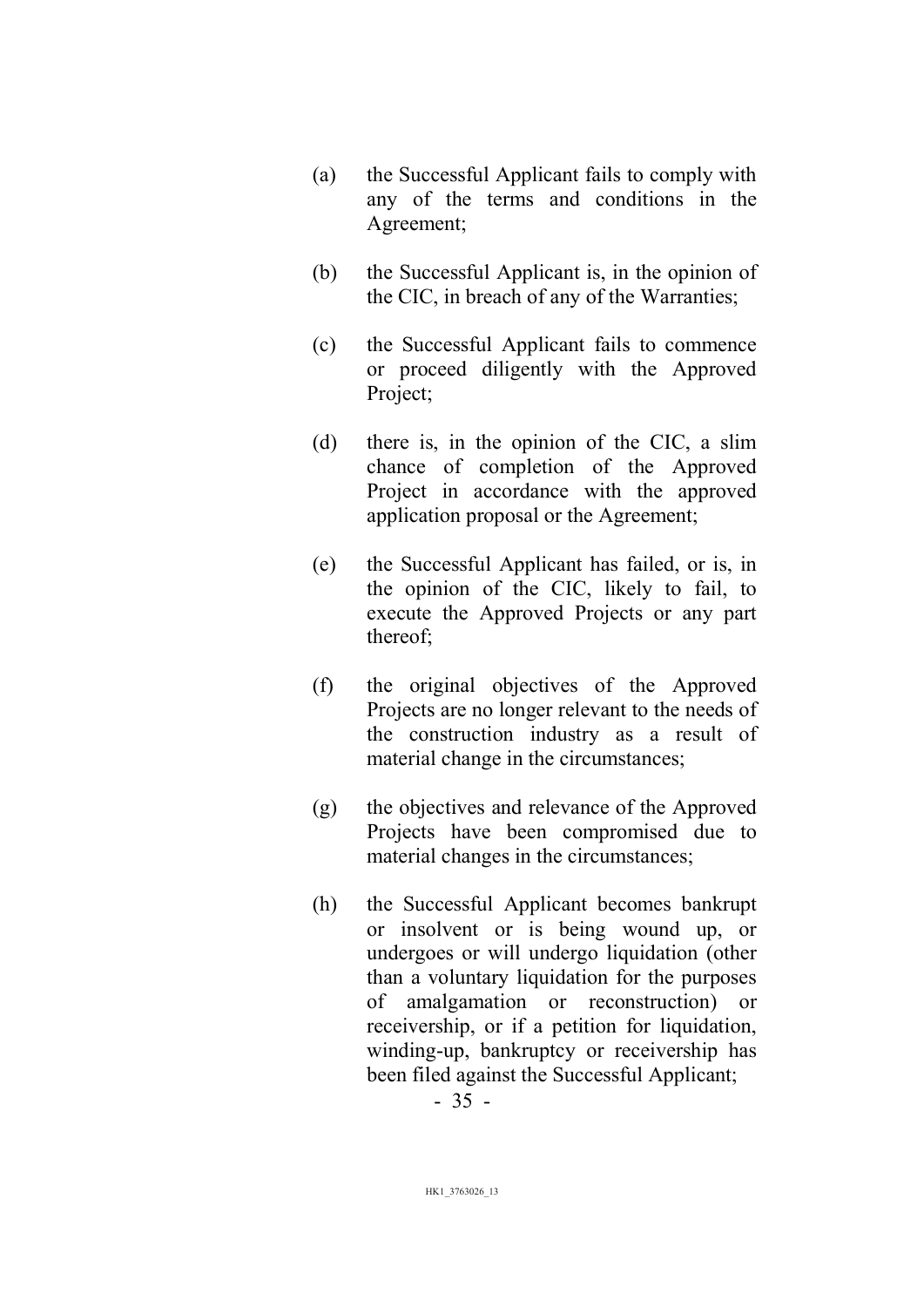- (i) there is, in the opinion of the CIC, a need to terminate the Funding as a matter of public interest; and
- (j) any other events that entitle the CIC to suspend or terminate the Funding to the Successful Applicant under these Terms and Conditions.
- 11.2.5 Upon suspension or termination of the Funding, the Agreement shall cease to have effect and no funds will be made available to the Successful Applicant, but without prejudice to:
	- (a) any right, action, claim or remedy accrued to or shall accrue to the CIC prior to such suspension or termination or thereafter including those arising from any noncompliance by the Successful Applicant with the Agreement; and
	- (b) any provisions of the Agreement which are required by the context or are otherwise expressed to continue in force and effect notwithstanding the completion of the Approved Project or the suspension or termination of the Funding.

#### 11.3 Management of the Funding

- 11.3.1 The CIC reserves the right to require the Successful Applicant to return the Funding, in whole or in part, together with interest accrued in accordance with clause 11.3.2 below if any of the following events occurs:
	- 36 (a) the Successful Applicant's non-compliance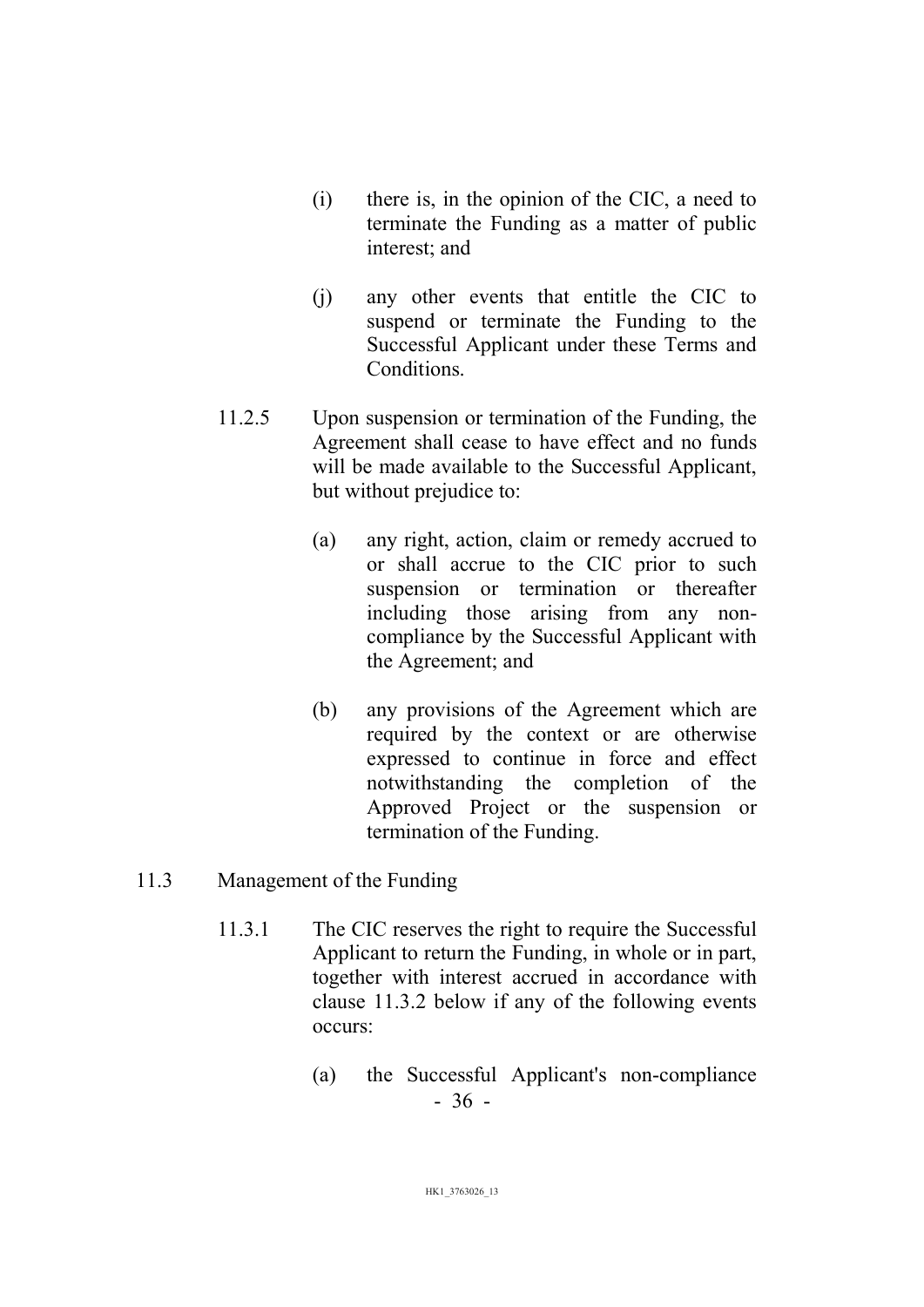with all or any of the terms and conditions as set out in the Agreement;

- (b) the suspension or termination of the Funding by the CIC pursuant to clause 11.2 above;
- (c) without prejudice to the generality of the foregoing, any Funding disbursed which has not been disbursed in accordance with the Application Framework; or
- (d) any warranty or representation made by the Successful Applicant in its application or in the Agreement or in the completion report is incorrect, incomplete, misleading or false.
- 11.3.2 Interest shall accrue from the date of disbursement by the CIC of the Funding up to the date of actual refund in full by the Successful Applicant, at the best lending rate quoted by the Hong Kong and Shanghai Banking Corporation. Such interest shall accrue on a daily basis and in a year of 365 days.
- 11.3.3 The CITF Secretariat or other Government departments or bureaus will take into account any record of mishandling of public funds or lack of discipline in financial management or noncompliance with the terms and conditions of the Agreement or any other irregularities when considering future applications from the same Applicant.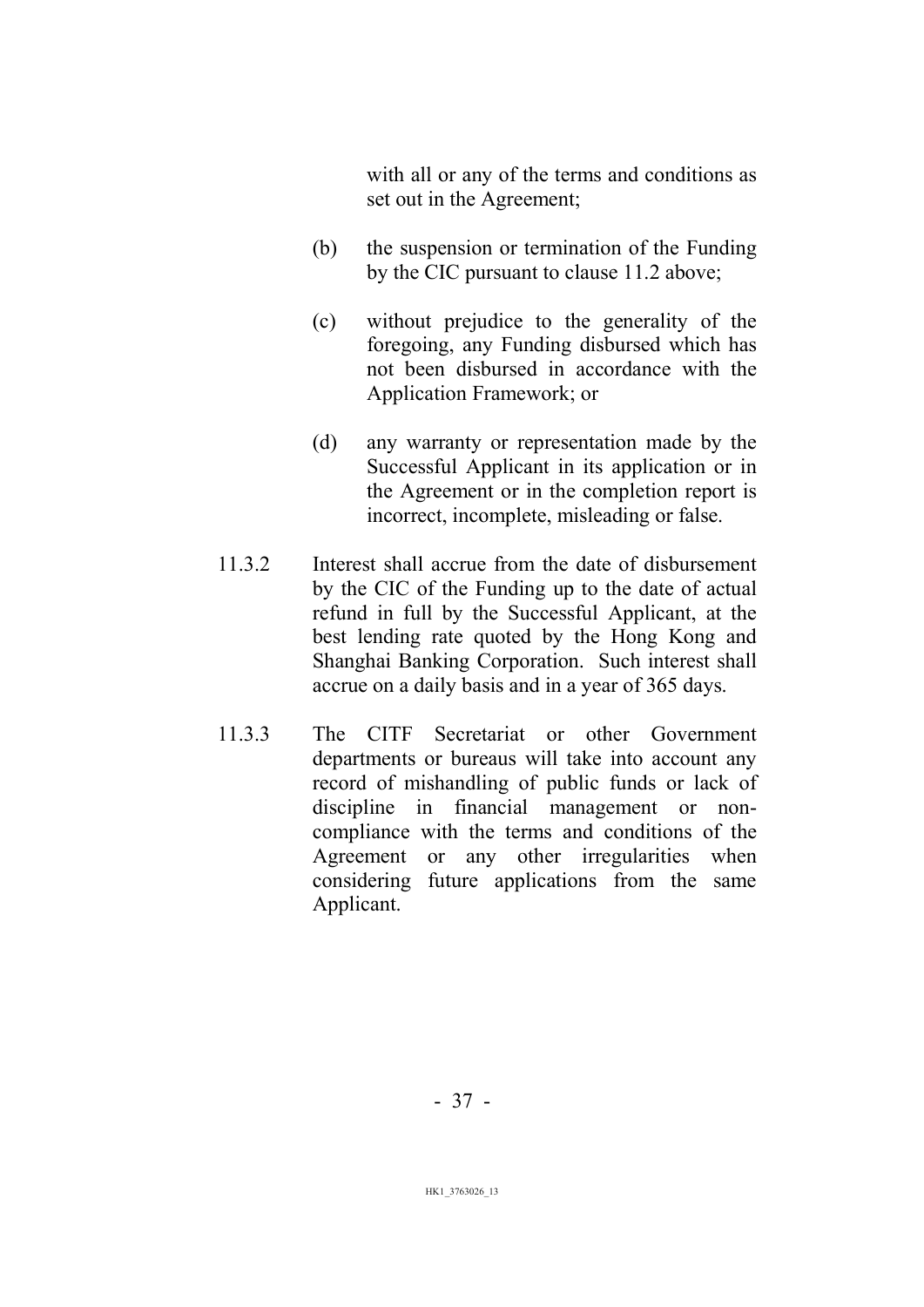#### Chapter XII MISCELLANEOUS PROVISIONS

#### 12.1 Prevention of Bribery and Anti-collusion

- 12.1.1 The Applicant shall observe the Prevention of Bribery Ordinance (Cap. 201) ("PBO") and shall prohibit its employee(s), sub-consultant(s), subcontractor(s), agent(s), supplier(s), service provider(s) and other personnel who are in any way involved in the Approved Project from offering to or soliciting or accepting from any person any money, gifts or advantage as defined in the PBO in the conduct of or in relation to the Approved Project. In the event of any breach or non-compliance of this sub-clause, the CIC may disapprove the Applicant's application or, if the application has been approved, withdraw the Notice of Approval or suspend or terminate the Funding. The Applicant shall be liable for any loss or damage suffered or incurred by the CIC arising out of any breach or noncompliance of this sub-clause by its employee(s) or agent(s) or sub-consultant(s) or subcontractor(s) or supplier(s) or service provider(s) or other personnel who are in any way involved in the Approved Project.
- 12.1.2 The offer of an advantage to the CIC with a view to influencing the approval of an application is an offence under the PBO. Any such offer by any of the Applicant(s) or their employee(s) or agent(s) or sub-consultant(s) or subcontractors(s) or supplier(s) or service provider(s) or other personnel who are in any way involved in the Approved Project will render the application null and void. The CIC may also withdraw the Notification of Approval and hold the Applicant concerned liable for any loss or damage which the CIC may suffer.

- 38 -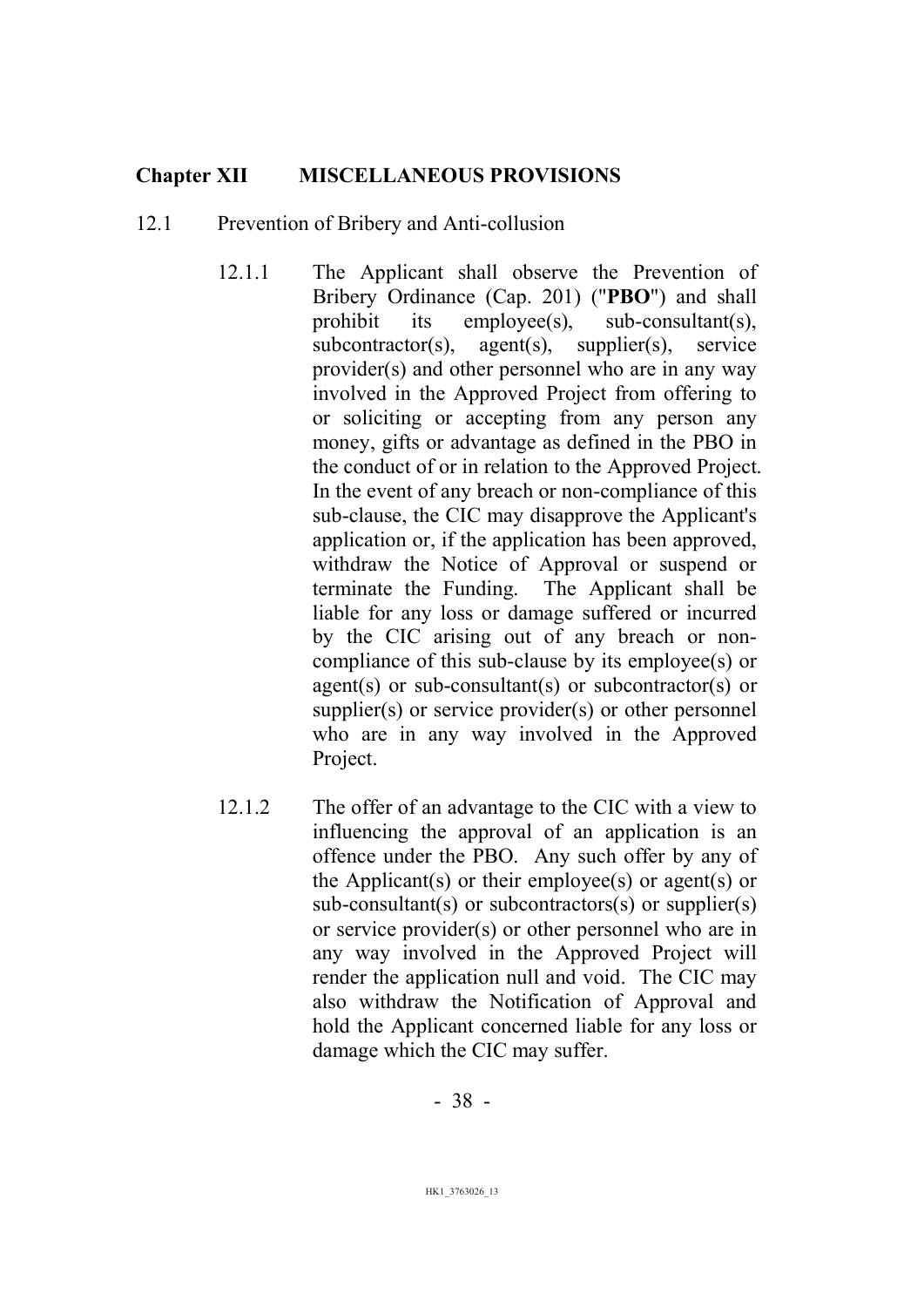- 12.1.3 The Applicant shall not communicate to any person other than the sub-consultant or subcontractor or supplier or service provider which submitted the relevant quotation(s), the proposed amount of funding in its application or adjust such amount by arrangement with any other person, or make any arrangement with any other person about whether or not that other person should or should not submit a CITF application, or otherwise collude with any other person in any manner whatsoever in the application process. Any breach of or noncompliance with this sub-clause by the Applicant shall, without affecting the Applicant's liability for such breach or non-compliance, invalidate its application.
- 12.2 Representations and Warranties
	- 12.2.1 The authorised signatory of the Successful Applicant represents and warrants that:
		- (a) it does and shall conduct and complete the Approved Projects in an impartial, timely and diligent manner;
		- (b) all statements and representations made by it or on its behalf in its application and all information (including documents) supplied by it or on its behalf in the course of application or conducting the Approved Project, or otherwise contained in the progress report(s), completion report or financial statements are true, accurate and complete;
		- 39 (c) it does and shall comply, and does and shall ensure every person employed or engaged by it for the purposes of the Approved Project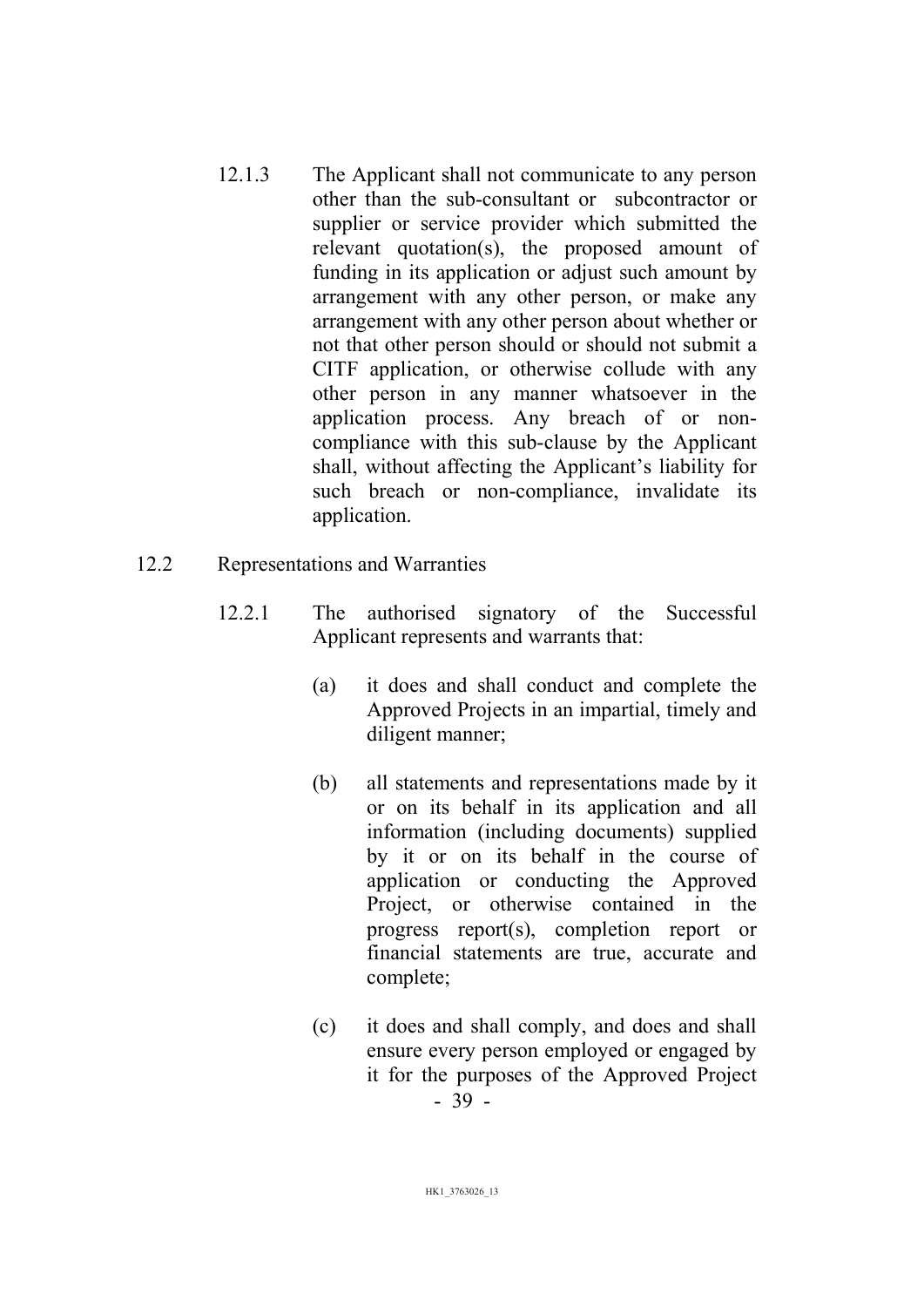complies with all applicable laws and regulations in the conduct of the Approved Project; and

- (d) it does and shall duly comply with the Agreement and all terms and conditions therein do and shall constitute legally binding and valid obligations on its part.
- 12.2.2 Each of the Warranties:
	- (a) remains in full force after the date of the Agreement; and
	- (b) is and will not be affected by any investigation made or could have been made by or on behalf of the CIC or any information of which the CIC has knowledge, actual or constructive.
- 12.2.3 The Successful Applicant acknowledges that the CIC enters into the Agreement in reliance on the Warranties.
- 12.3 Indemnity
	- 12.3.1 If the application is approved, the Successful Applicant shall indemnify and keep the CIC indemnified from and against:
		- (a) all and any losses, claims, actions, investigations, demands, damages, costs, expenses, proceedings, threatened, brought or instituted against the CIC or suffered or incurred by the CIC arising out of or in connection with the breach of any of the provisions of the Agreement; and

- 40 -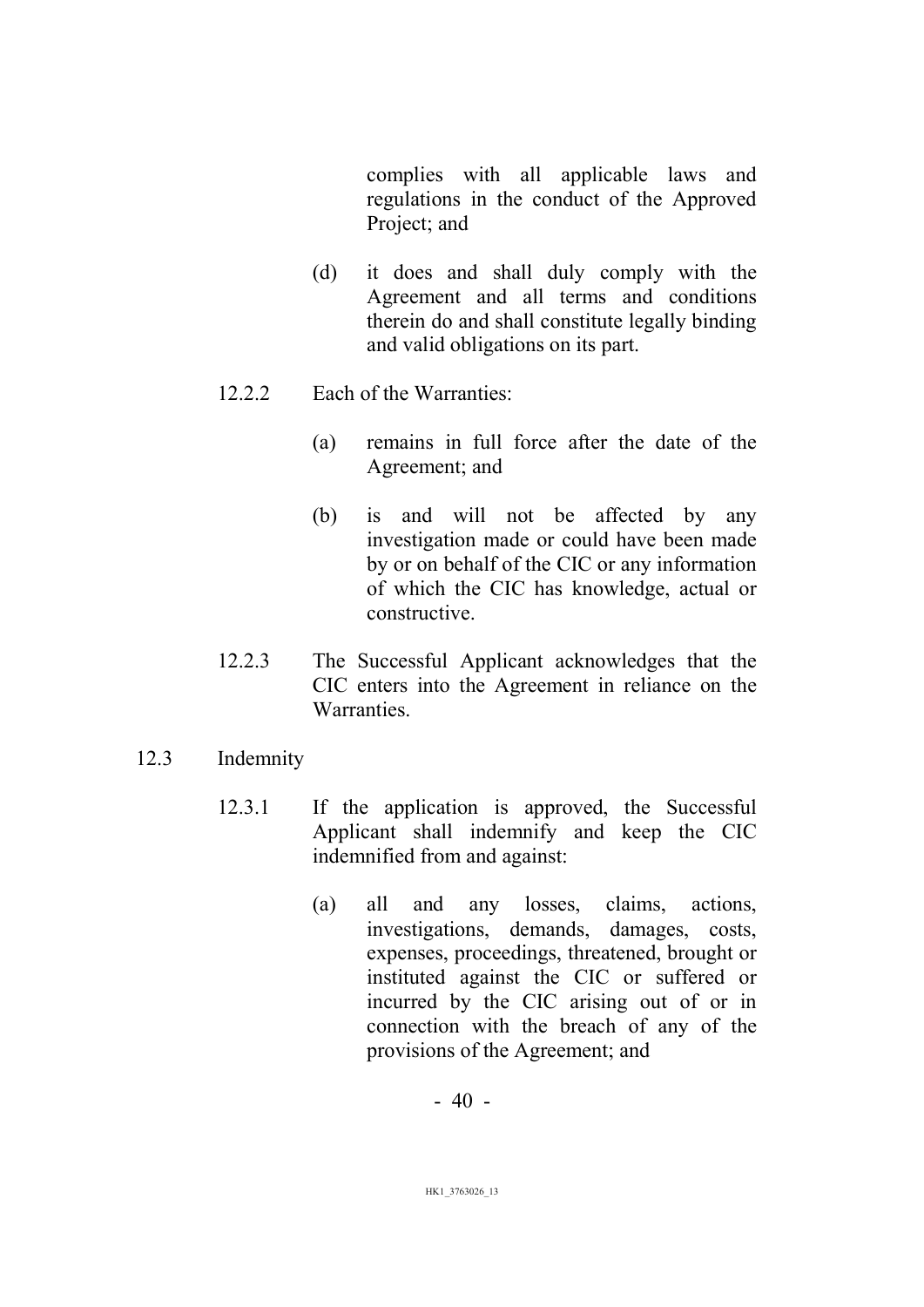- (b) all liabilities (including liability to pay compensation and damages), damages, losses, costs, charges and expenses which the CIC may suffer or incur (including all legal and other costs, charges, and expenses, on a full indemnity basis, which the CIC may pay or incur in relation to any claim, action or proceeding instituted by or against the CIC), which in any case arise directly or indirectly from, or as a result of, or in connection with, or which relate in any way to –
	- (i) any accidental damage to property or personal injury or death suffered by any person in the connection with or in course of or as a result of any activity (indoor or outdoor) organised or carried out by the Successful Applicant in the performance or purported performance of the Approved Project;
	- (ii) the breach by the Successful Applicant of any provision in the Agreement;
	- (iii) the negligence, recklessness, or willful misconduct of the Successful Applicant or of any of its employees, agents, consultants or contractors in the conduct of the Approved Project; or
	- (iv) the Approved Project or the deliverables or materials developed or produced or created therein or any part thereof infringes or is alleged to infringe the Intellectual Property Rights of a third party.

- 41 -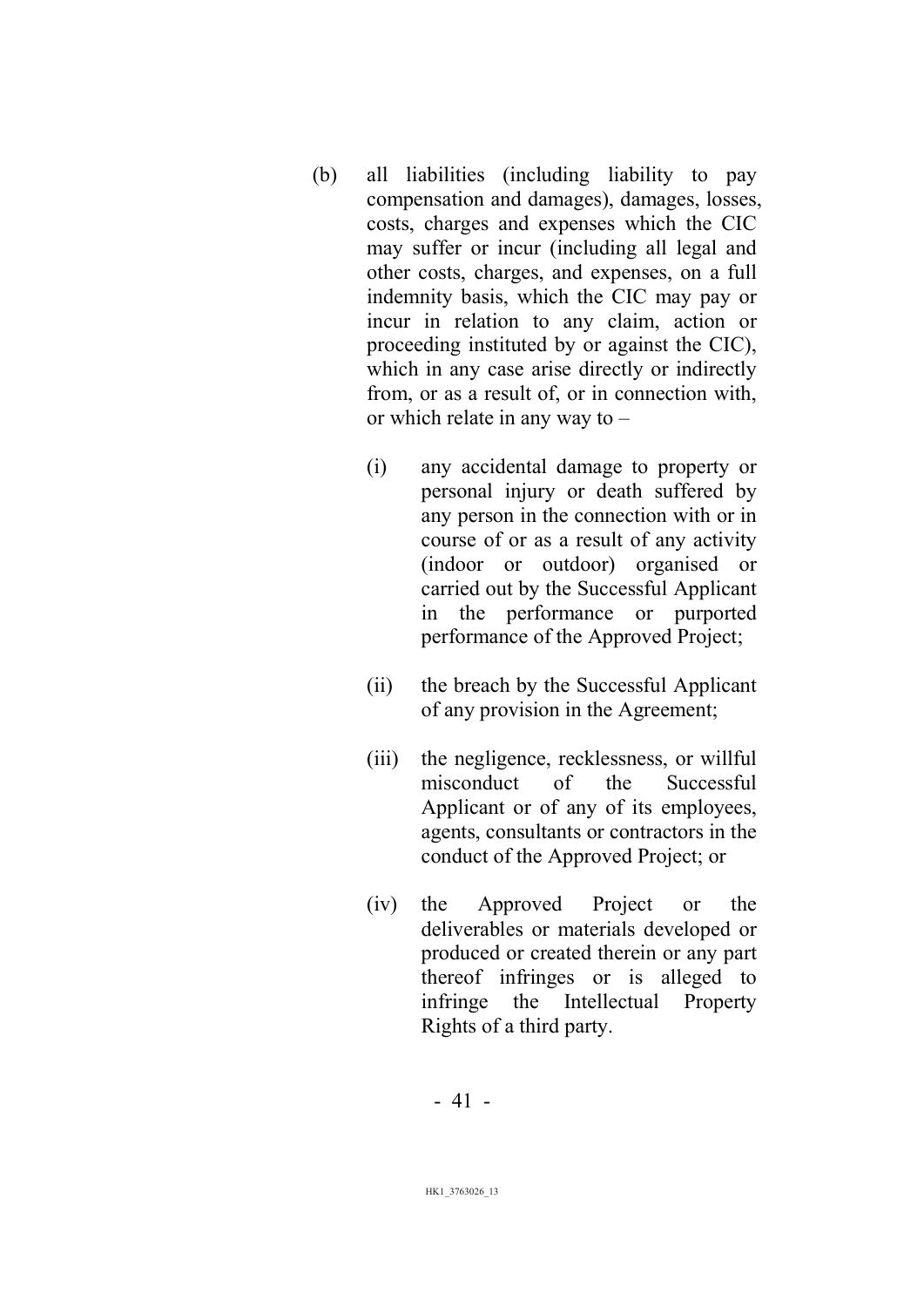## 12.4 Liability of CIC

- 12.4.1 The CIC shall not be held liable for any disputes (contractual or otherwise), settlement, arbitration, mediation or litigation for matters arising between the Applicant and any of the Applicant's directors, officers, employees, subcontractors, agents or other personnel.
- 12.4.2 No indemnity claims or claims of any other kind may be made against the CIC by the Applicant or any of the Applicant's directors, officers, employees, subcontractors, agents or other personnel.
- 12.5 Personal Data and Project Information
	- 12.5.1 By submitting the Application Form, the Applicant shall be deemed to have consented to the disclosure of information in relation to the Project for law enforcement purpose, regardless of whether or not the application is successful.
	- 12.5.2 By submitting the Application Form, the Applicant shall also be deemed to have consented to the publication of information of the Approved Project (including but not limited to name of the Successful Applicant, granted Funding amount, title of the Approved Project and type(s) of technology adopted) on the CITF Website for public information after the Notification of Approval is given.
	- 12.5.3 The personal data provided as part of the application process will be used by the CIC to process the application, and to conduct research and surveys, and to enforce its rights and powers under the Agreement. The provision of personal data in the application is obligatory. If the Applicant does not provide sufficient information, the CIC may not

- 42 -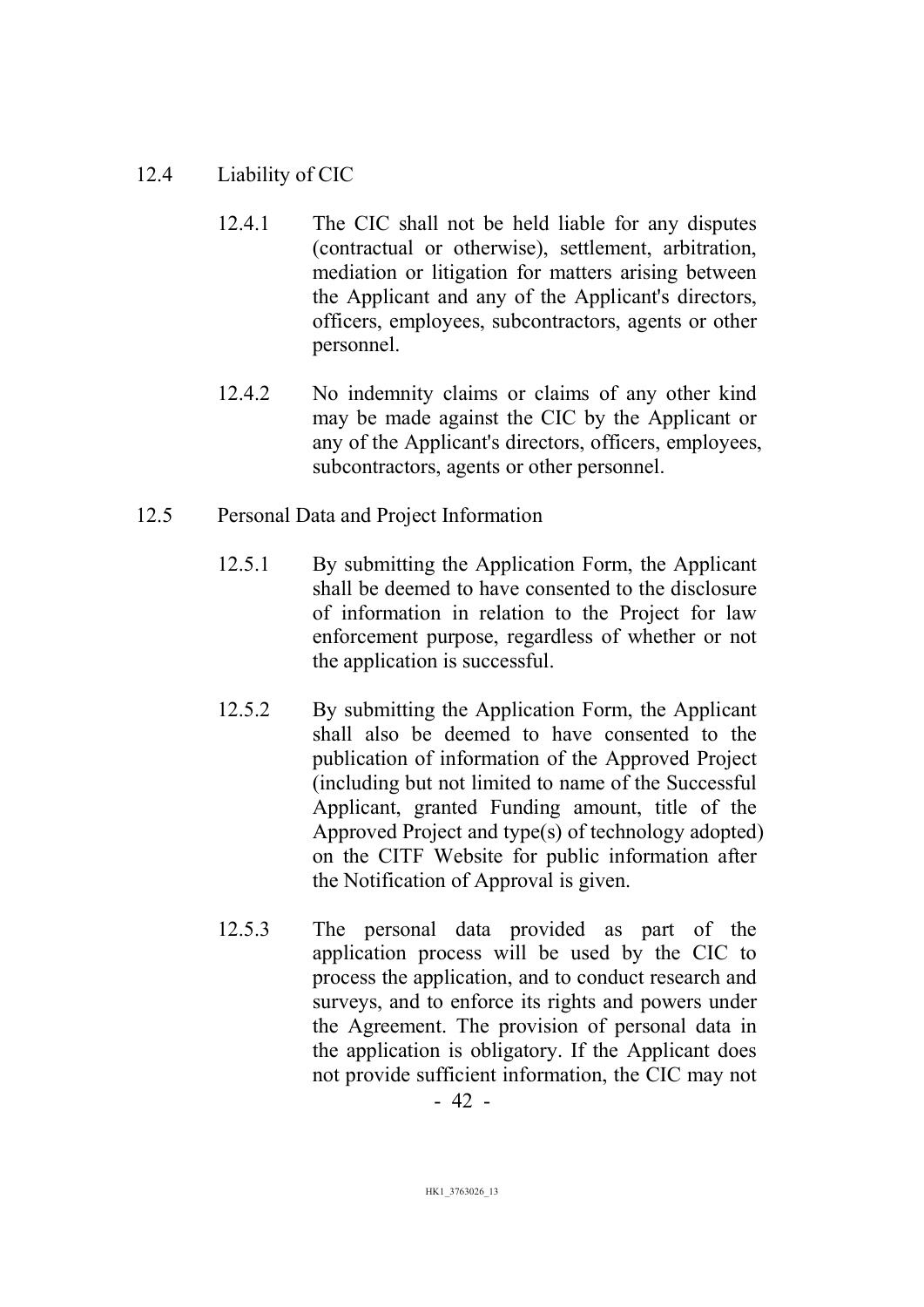be able to process and/or consider its application.

- 12.5.4 The Applicant shall ensure the collection, handling and use of the personal data of its Participants or other personnel in relation to the execution of the Approved Project are in accordance with the provisions of the Personal Data (Privacy) Ordinance (Cap. 486) ("PDPO"). This includes the transfer of the personal data to the CIC and through the CIC to entities which are relevant to the application including the DEVB which is the bureau responsible for the CITF.
- 12.5.5 Applicants and Participants have the right of access and correction with respect to personal data as provided for in Sections 18 and 22 and Principle 6 of Schedule 1 of the PDPO. Their right of access includes the right to obtain a copy of the personal data provided in the application.
- 12.5.6 Written data access and correction requests should be addressed to Assistant Director – Industry Development at Construction Industry Council, 38/F, COS Centre, 56 Tsun Yip Street, Kwun Tong, Kowloon, Hong Kong.
- 12.6 Relationship of the Parties
	- 12.6.1 If the application is successful, the Successful Applicant enters into the Agreement with the CIC as a grantee and shall not represent itself as an employee, servant, agent or partner of the CIC.
	- 12.6.2 All rights and powers of the CIC under the Agreement may be exercised by the CITF Secretariat or such other CITF committees as specified herein. The CITF Secretariat acts for the CIC. All powers exercised by the CITF Secretariat

- 43 -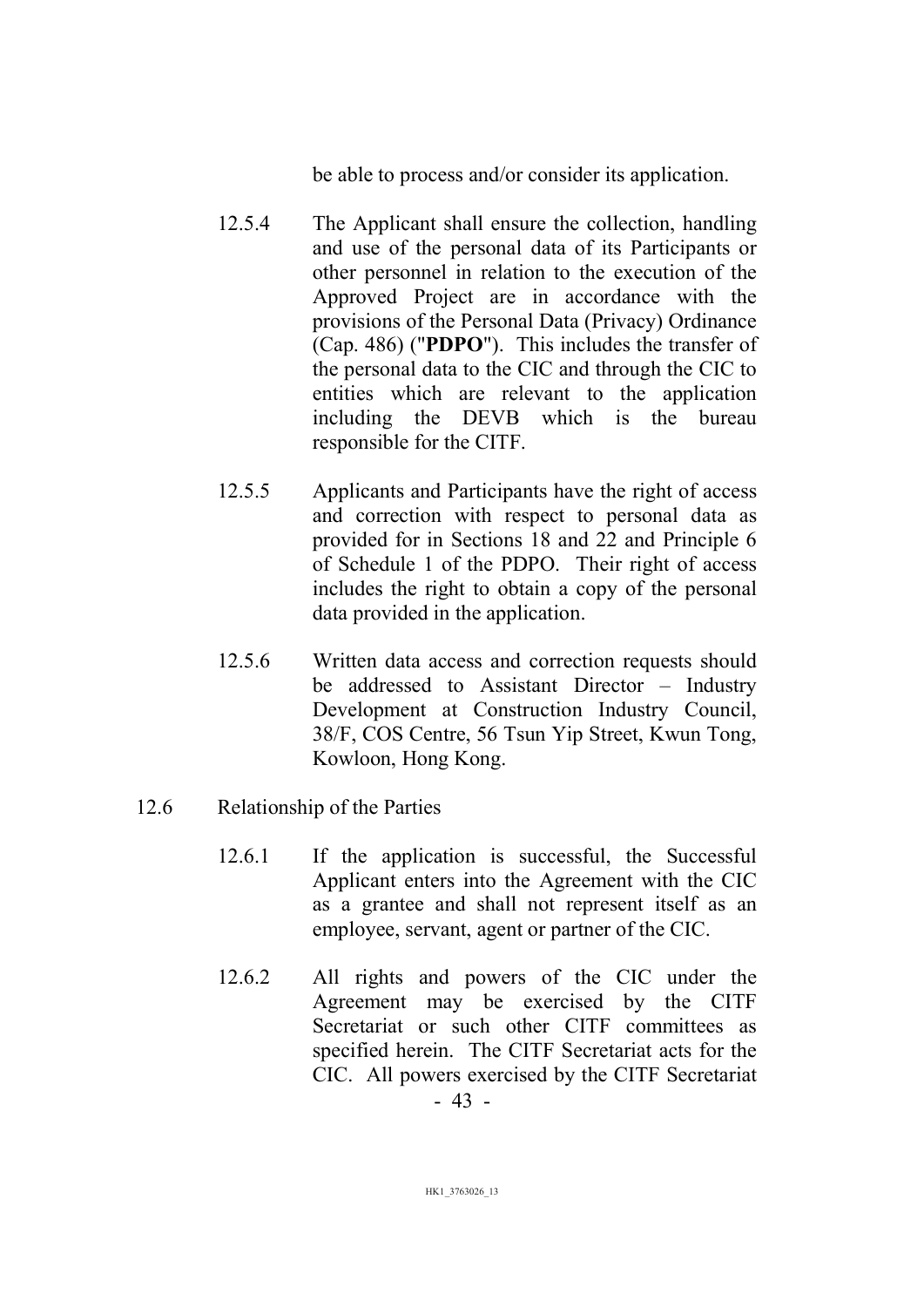are exercised for and on behalf of the CIC.

#### 12.7 Assignment

12.7.1 No Successful Applicant may assign transfer, dispose of or otherwise deal with any or all of its rights or obligations under the Agreement, or purport to do so without the prior written consent of the CIC, which consent shall be given or withheld at the CIC's absolute discretion.

#### 12.8 Settlement of Dispute

12.8.1 In relation to any dispute or difference arising out of or in connection with the Agreement, the parties shall first attempt to resolve the dispute or difference amicably by good faith negotiations between their respective senior representatives. In the event that the dispute or difference remains unresolved 28 days after the commencement of such negotiations, the dispute or difference shall then be referred to mediation at the Hong Kong International Arbitration Centre ("HKIAC") and in accordance with its Mediation Rules. If either party refuses to mediate, or if the mediation is abandoned by either party or by the mediator or is otherwise concluded without the dispute or difference being resolved, then such dispute or difference shall be referred to and determined by arbitration at the HKIAC in accordance with the HKIAC's Domestic Arbitration Rules effective at such time and the Arbitration Ordinance (Cap. 609) or any statutory modification thereof for the time being in force, and any such reference shall be deemed to be a submission to arbitration within the meaning of such Ordinance. Any such reference to arbitration shall be made within 90 days of either the refusal to mediate or the failure of the mediation.

- 44 -